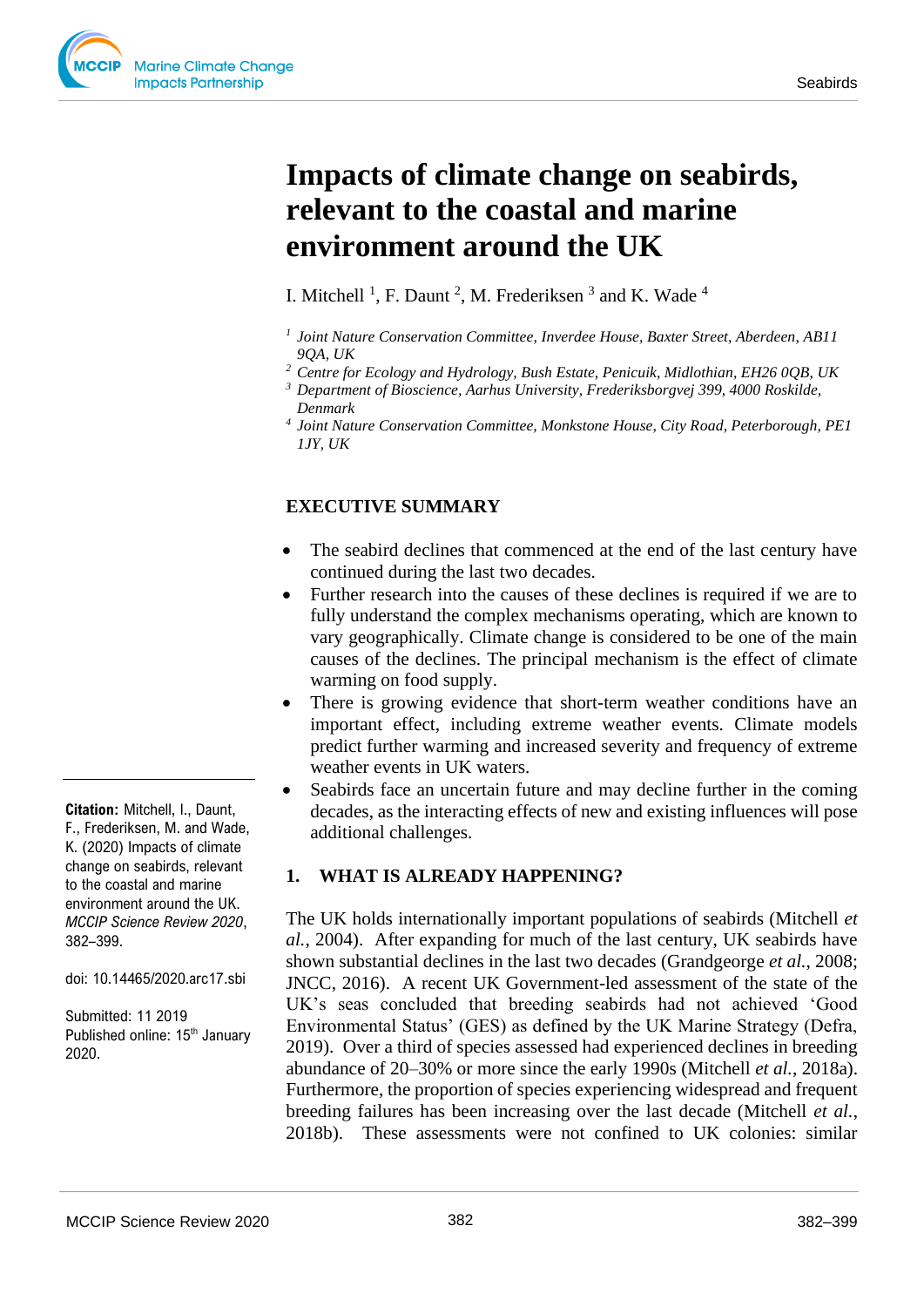

patterns of change have occurred elsewhere in the North-east Atlantic (OSPAR, 2017a; b).

Of the 25 species breeding in the UK, six (24%) are on the UK's 'Red-list' of Birds of Conservation Concern (European shag, Atlantic puffin, blacklegged kittiwake, Arctic skua, roseate tern and herring gull) and 18 (72%) are 'Amber-listed' (Eaton *et al.* 2015). Investigating these declines is important because the UK is legally obliged to safeguard seabird populations, and they play an important role in UK recreation and culture. Furthermore, they have the potential to be cost-effective indicators of marine environmental change (Parsons *et al.*, 2008). To develop effective conservation strategies and fulfil the potential of seabirds as indicators requires the mechanisms underpinning population change to be quantified.

A recent assessment concluded that the top three threats to the world's seabirds, in terms of number of species affected and average impact, are: invasive alien species, bycatch in fisheries, and climate change or severe weather (Dias *et al.*, 2019). In the UK, climate change is considered to be one of the primary causes of the declines in seabird populations and for the growing number of red-listed species (Daunt and Mitchell, 2013; Daunt *et al.*, 2017; Eaton *et al.*, 2015; McDonald *et al.*, 2015; OSPAR, *2017*a, b; Mitchell *et al.*, 2018a, b). Previous MCCIP seabird reviews (e.g. Daunt and Mitchell, 2013; Daunt *et al.*, 2017) have described how climate may affect seabird populations via two main processes: indirect effects via changes in food supply, and direct effects such as mortality from extreme weather. Several studies have been published since the last MCCIP seabird review in 2017 (Daunt *et al.*, 2017), which have advanced our understanding of both types of climate change.

### **Indirect effects of climate via changes in food supply**

In the recent assessments of seabird population status in the North-East Atlantic conducted by OSPAR (2017c) and the UK Government and Devolved Administrations (Mitchell *et al.*, 2018a, b; Defra, 2019), species that feed on fish within the water column are faring much better than those that feed at the surface.

Water-column feeders forage at a broad depth range on pelagic and demersal fish and invertebrates (e.g. squid, zooplankton). Water-column feeders include auks, European shag, great cormorant, northern gannet and Manx shearwater, which can also be considered a surface-feeder. Surface-feeders forage within the surface layer (within 1m to 2 m of the surface) on small fish, zooplankton and other invertebrates. Surface-feeders include terns, gulls, skuas, storm-petrels, shearwaters and northern fulmar.

Functional groupings based on foraging behaviour were developed by ICES (2015) and used in marine assessments by the UK Marine Strategy (Mitchell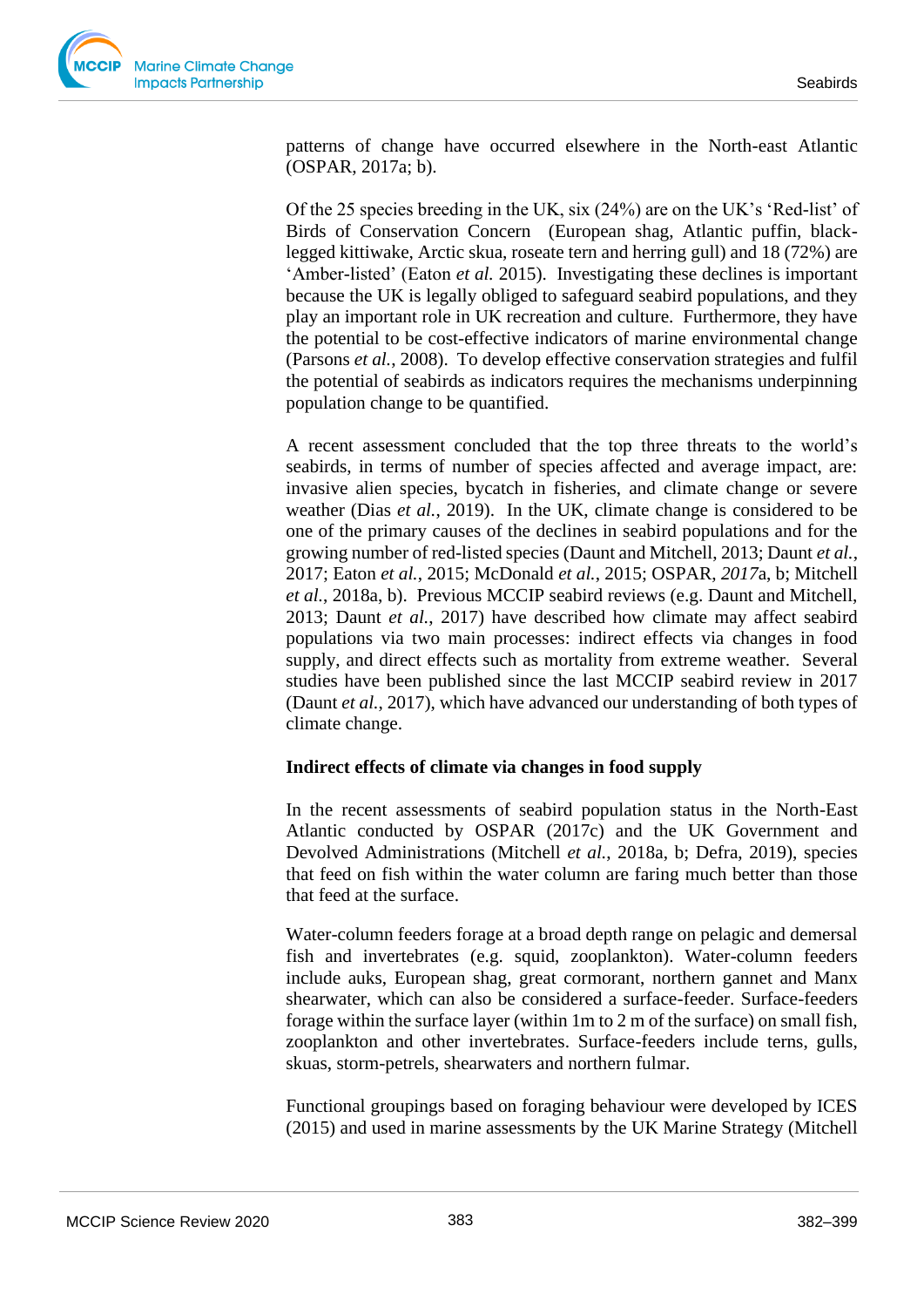*et al*., 2018), by OSPAR (2017) by the European Union (see Commission Decision 2017/848/EU).

In the Celtic Seas and Greater North Sea, a higher proportion of surfacefeeders failed to meet targets for abundance trends (OSPAR, 2017a; Mitchell, 2018a) and experienced frequent, widespread breeding failures (Mitchell 2018b; OSPAR, 2017b). A similar pattern was found in an assessment of Baltic seabirds and waterbirds (HELCOM, 2018) but not in Norwegian Arctic waters, were surface-feeders and water-column feeders were faring equally poorly (OSPAR, 2017a, b). This supports the widespread assertion that surface-feeding species are more vulnerable to changes in prey abundance (Furness and Tasker, 2000). Previous MCCIP seabird reviews have suggested that climate change affects seabirds indirectly, by driving changes in the availability of small fish that many seabirds rely on for food. They have also highlighted additional impacts on prey availability to seabirds from past and present fisheries. However, it would seem that some species, in particular those that can exploit prey throughout the water column, are buffered to some extent against these effects. Availability of enough prey in the right location and at the right time appears to be crucial, since there is only weak evidence linking absolute prey abundance to breeding success in most species (ICES, 2015).

Previous MCCIP reviews have reported on studies that have related seabird demographic rates (e.g. breeding success, adult survival) to indicators of climate change, such as rising Sea-Surface Temperature (SST). The moststudied species in this context is the back-legged kittiwake. This species is a surface-feeder, specialising on small shoaling fish, particularly sandeels (Wanless *et al.*, 2018). It has shown some of the largest declines in breeding abundance of any seabird in the UK and elsewhere in the North-East Atlantic (JNCC, 2016; Mitchell *et al.*, 2019a; OSPAR 2017).

Studies have shown that the over-winter survival of adult black-legged kittiwakes breeding in eastern Scotland was lower following winters with higher SST, and breeding success one year later was reduced (Frederiksen *et al.*, 2004, 2005, 2007; Frederiksen, 2014). This relationship between breeding success and SST has subsequently been demonstrated at other kittiwake colonies on the British North Sea coast, but the strength of this relationship varies greatly between colonies (Cook *et al.*, 2014a, b). Indeed, recent studies at two north-east coast colonies did not find significant relationships between SST and kittiwake breeding success (Carroll *et al.*, 2017; Eekes-Medrano *et al.,* 2017). There is evidence that breeding success is positively related to sandeel abundance (Daunt *et al.,* 2008; Eerkes-Medrano *et al.,* 2017). In turn, climate affects sandeel recruitment by altering the timing of key life history events in sandeels and their copepod prey (Regnier *et al.,* 2019). The inconsistent patterns observed between kittiwake breeding success and temperature reflects the complex ways in which temperature affects the abundance and timing of sandeels and their prey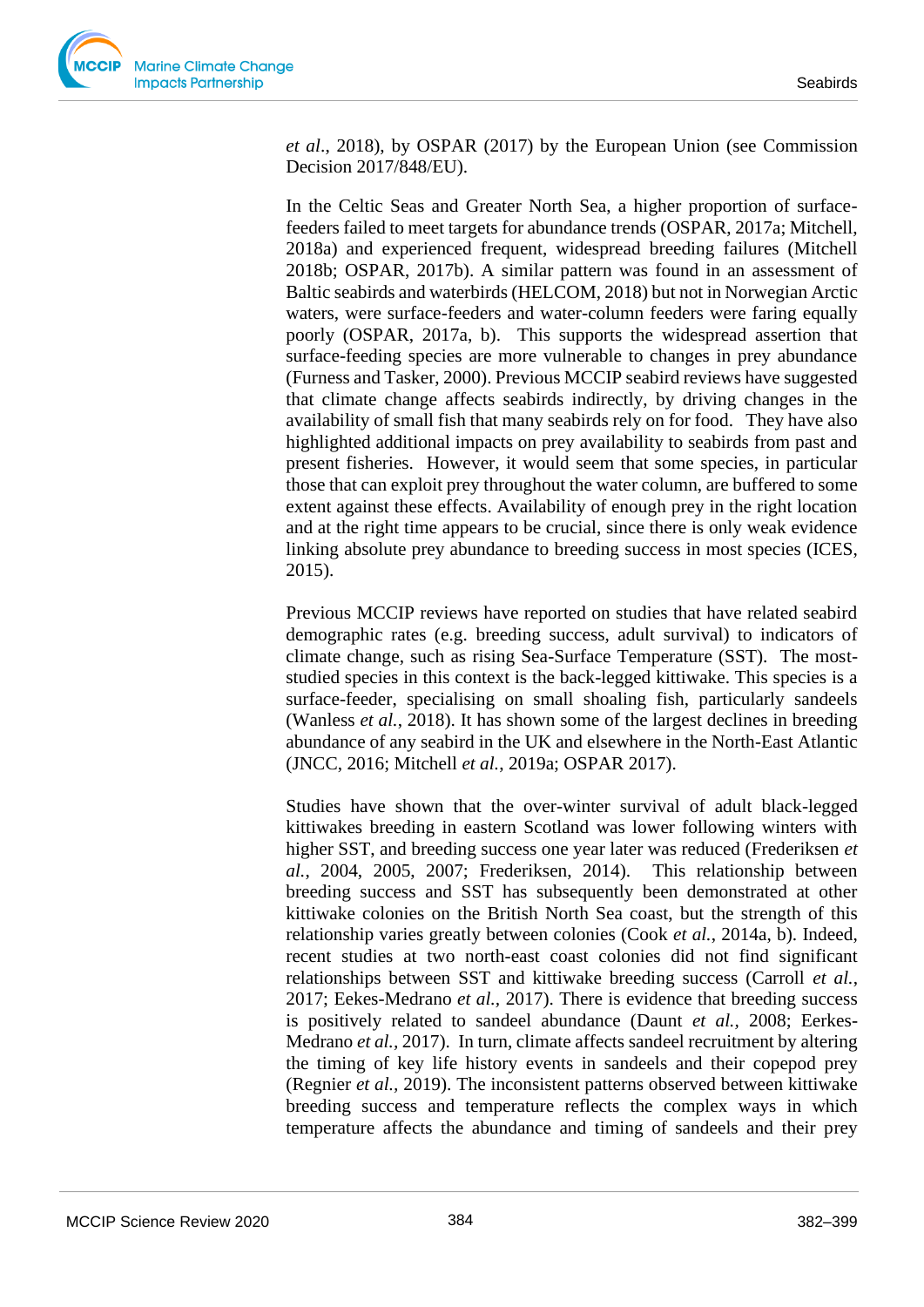(Eerkes-Medrano *et al.,* 2017; MCCIP, 2018; Regnier *et al.,* 2019). Critical new evidence suggests that the proportion of sandeels in the diet of seabirds breeding on the Isle of May National Nature Reserve, south-east Scotland, has declined in both summer and winter over the last three decades, linked to trends in SST (Howells *et al.,* 2017, 2018; Wanless *et al.,* 2018). Warming of waters around much of the UK has led to substantial changes in species composition and abundance at lower trophic levels (Beaugrand *et al.,* 2008; Kirby and Beaugrand 2009; Luczak *et al.,* 2012; Frederiksen *et al.,* 2013). There have been northward shifts of key copepod prey of sandeels, associated with critical thermal boundaries (Beaugrand *et al.* 2008; Reygondeau and Beaugrand 2011). The changes in seabird diet composition may reflect longterm changes in the abundance and quality of their principal and alternative prey resulting from climate change.

It is important to note that the relationship between SST and breeding success is apparent in other seabirds, including northern fulmar, Atlantic puffin and Arctic tern (Burthe *et al.*, 2014; Cook *et al.*, 2014a). Reed *et al.* (2015) demonstrated that average frequency of skipped breeding in common guillemots was greater in years where SST was higher. The annual survival rates of European shags were also negatively related to temperature (Burthe *et al.*, 2014). Although most studies have focussed on temperature effects, recent evidence has shown that kittiwake breeding success is negatively correlated with another climate-induced process, stratification in the water column (Carroll *et al.*, 2015). Clearly, the processes whereby climate change effects on seabirds are complex and not fully understood (see below).

One important mechanism whereby climate change may affect seabirds is temporal mismatching between availability of prey and peak energy demands in the breeding season. This 'trophic mismatch' may have a negative impact on demographic rates of seabirds. In the North Sea, seabirds have not kept pace with changes in the timing of key life-history events of sandeels (Burthe *et al.* 2012). A recent global meta-analysis has demonstrated that seabirds have not adjusted their timing of breeding over time (Keogan *et al.* 2018). This suggests that seabirds may have limited capacity to adjust their timing of breeding to coincide with the peak availability of prey.

The relationship between kittiwake breeding success and SST has recently been used to construct an indicator to determine if kittiwake breeding success is being driven largely by prevailing climatic conditions, or is being impacted by other human pressures (e.g. fishing) or natural factors other than climate warming (e.g. predation, weather; Cook *et al.*, 2014b; Mitchell *et al.*, 2018c). This indicator is informative in understanding regional variation of climate effects on seabirds. The indicator was constructed from breeding success data collected at 22 kittiwake colonies on the North Sea coast of Britain and was assessed annually during 1986–2015 (Mitchell *et al.*, 2018c; see Figure 1). During the late 1980s, the breeding success indicator was in line with SST except in Shetland where it was much lower than expected. This was most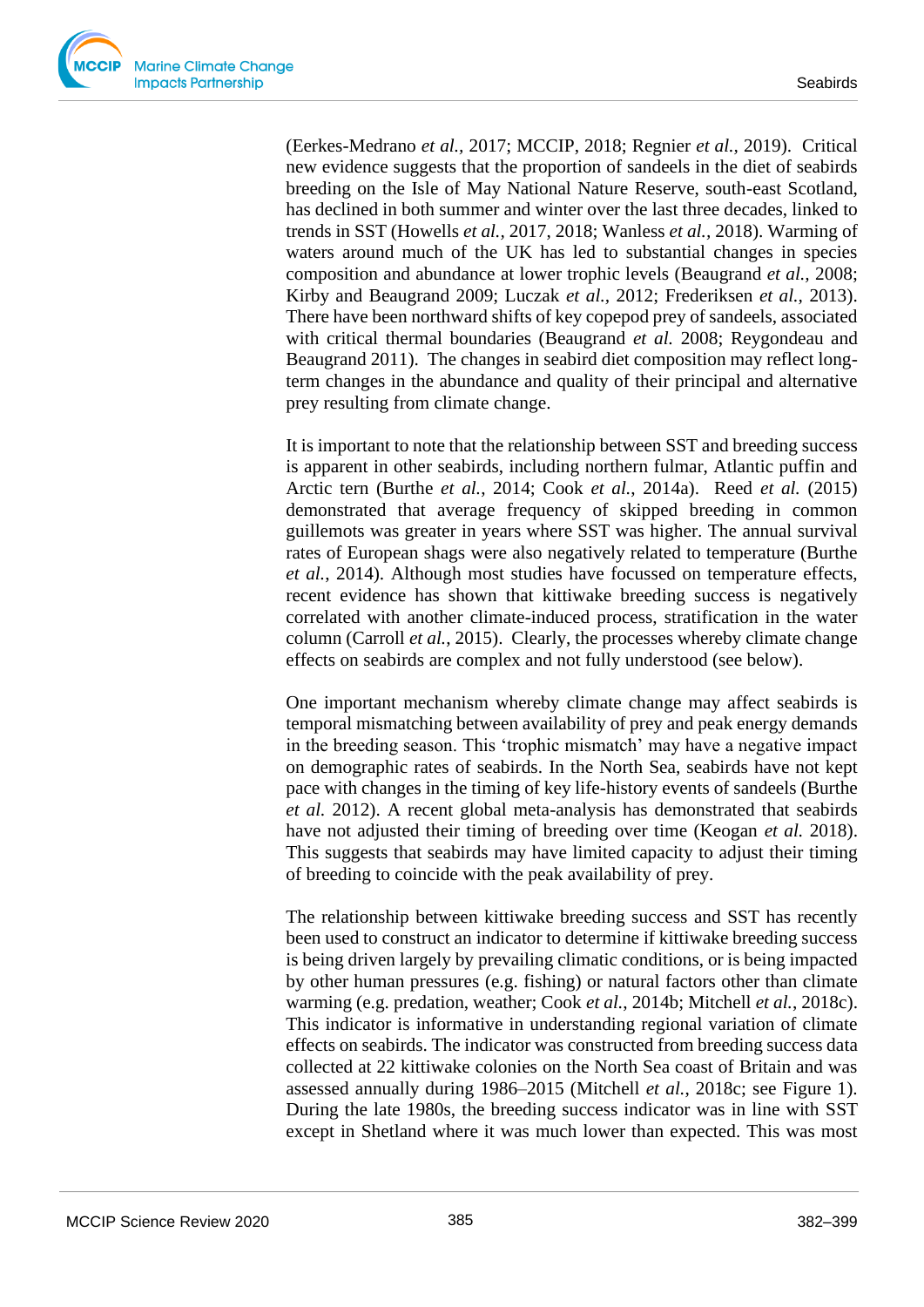likely due to a crash in the Shetland sandeel stock at that time, which was caused by a change in currents and independent of SST (Monaghan *et al.*, 1989; Hamer *et al.*, 1993; Wright and Bailey, 1993). Breeding success at colonies in Shetland subsequently recovered temporarily during the early 1990s. At the same time, breeding success was lower than expected (as predicted by SST) at colonies in eastern mainland Scotland that were adjacent to an area of high sandeel fishing pressure, as previously shown by Frederiksen *et al.* (2004, 2008a). The fishery was closed to fishing from 2000 onwards. Subsequently, breeding success at most colonies on the British mainland remained below what would be expected from prevailing SST. However, since 2009, breeding success at mainland colonies has been in line with SST, except at a colony in eastern England – Bempton Cliffs and Flamborough Head. Carroll *et al.* (2017) found that higher kittiwake breeding success at this colony was associated with higher sandeel spawning stock biomass the preceding winter and lower sandeel fishing mortality two years previously.

In contrast, at all kittiwake colonies in Orkney and Shetland breeding success has been below that expected from SST since 2001. Many kittiwake colonies in Shetland and Orkney have failed to produce any young in numerous years since 2001 and have experienced the steepest declines in breeding numbers in the UK (JNCC, 2016). It is unclear why kittiwake breeding success has been poorer than expected across all colonies in Orkney and Shetland since the early 2000s. It is unlikely to have been due to fishing pressure, since this was low or even absent due to voluntary bans during this period (ICES, 2017). In some years, extreme weather events (e.g. such as heavy rain washing away nests from cliffs) may also have lowered breeding success, but such events are unlikely to have caused such widespread and sustained reductions in breeding success. At some colonies, particularly on Shetland, predation from great skuas is likely to be a major cause of poor breeding success and declines in colony size (Heubeck *et al.*, 1999; Votier *et al.*, 2004).

Interestingly there is no relationship between SST and kittiwake breeding success at kittiwake colonies in the Celtic Seas region, on the west coast of Britain and eastern Ireland (Lauria *et al.*, 2013; Cook *et al.*, 2014b). This could be because kittiwakes in the Celtic Seas are also more reliant on other species of small fish (e.g. sprat, herring) that are differently affected by SST compared to sandeels.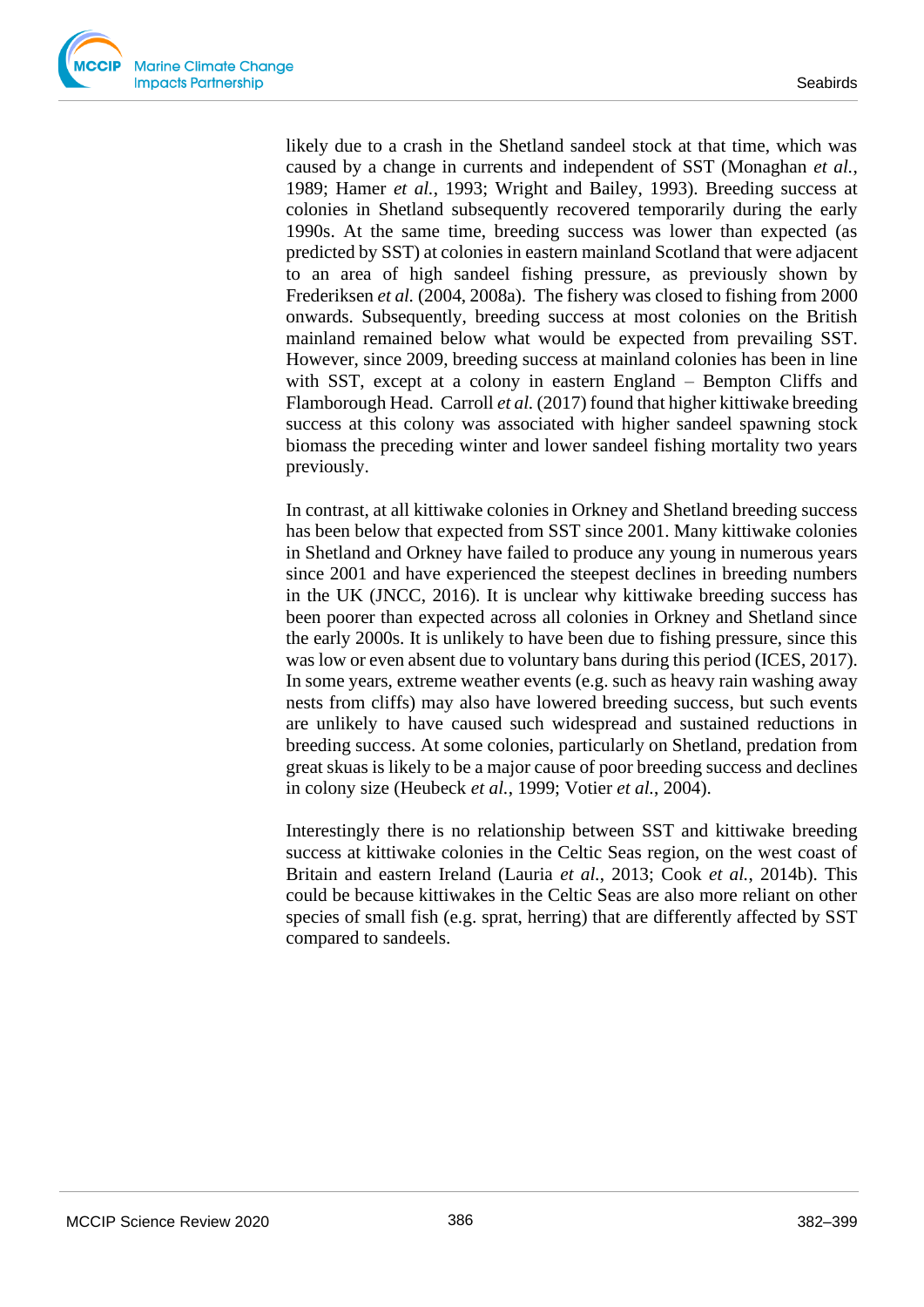

*Figure 1: Kittiwake Breeding Success Indicator (from Mitchell* et al*. 2018c). The miniature pie charts show the location of kittiwake colonies on the east coast of the UK and the proportion of years (2009–2015) when breeding success was as expected by prevailing climatic conditions (i.e. SST) (green), or was lower than expected (red), or was not measured (grey). The red line denotes limits of the sandeel fishing ban that has been in place since 2000.*

#### **Direct effects – mortality from extreme weather**

Seabirds may also be affected by climate directly, in particular during extreme weather (Jenouvrier, 2013). Extreme weather such as high winds and heavy rainfall during the breeding season can chill eggs and kill nestlings and have resulted in widespread breeding failures (Aebischer, 1993; Mallory *et al.*, 2009). Newell *et al.*, (2015) demonstrated severe impacts of a summer storm on breeding performance of four UK seabird species, particularly razorbills.

Extreme weather conditions at sea can impair the ability of some species to forage and find enough food. This can lead to poor body condition, lower survival and can cause substantial 'wrecks' (Morley *et al.,* 2016; Louzao *et al.*, 2019). This is at least partly because flight (in flapping flight species) and diving are more costly at higher wind speeds (Kogure *et al.*, 2016). An analysis of European shags on the Isle of May has revealed that very poor adult survival occurs during sustained periods of strong onshore winds and high rainfall in late winter (Frederiksen *et al.*, 2008a). Shag plumage is only partially waterproof, presumably an adaptation to highly efficient underwater foraging, and Frederiksen *et al.* (2008a), speculated that this adaptation may make shags and similar species vulnerable to rough sea conditions during winter.

Most recently, the 'Beast from the East' storm in February and March 2018 caused breeding seasons to be markedly delayed at seabird colonies on the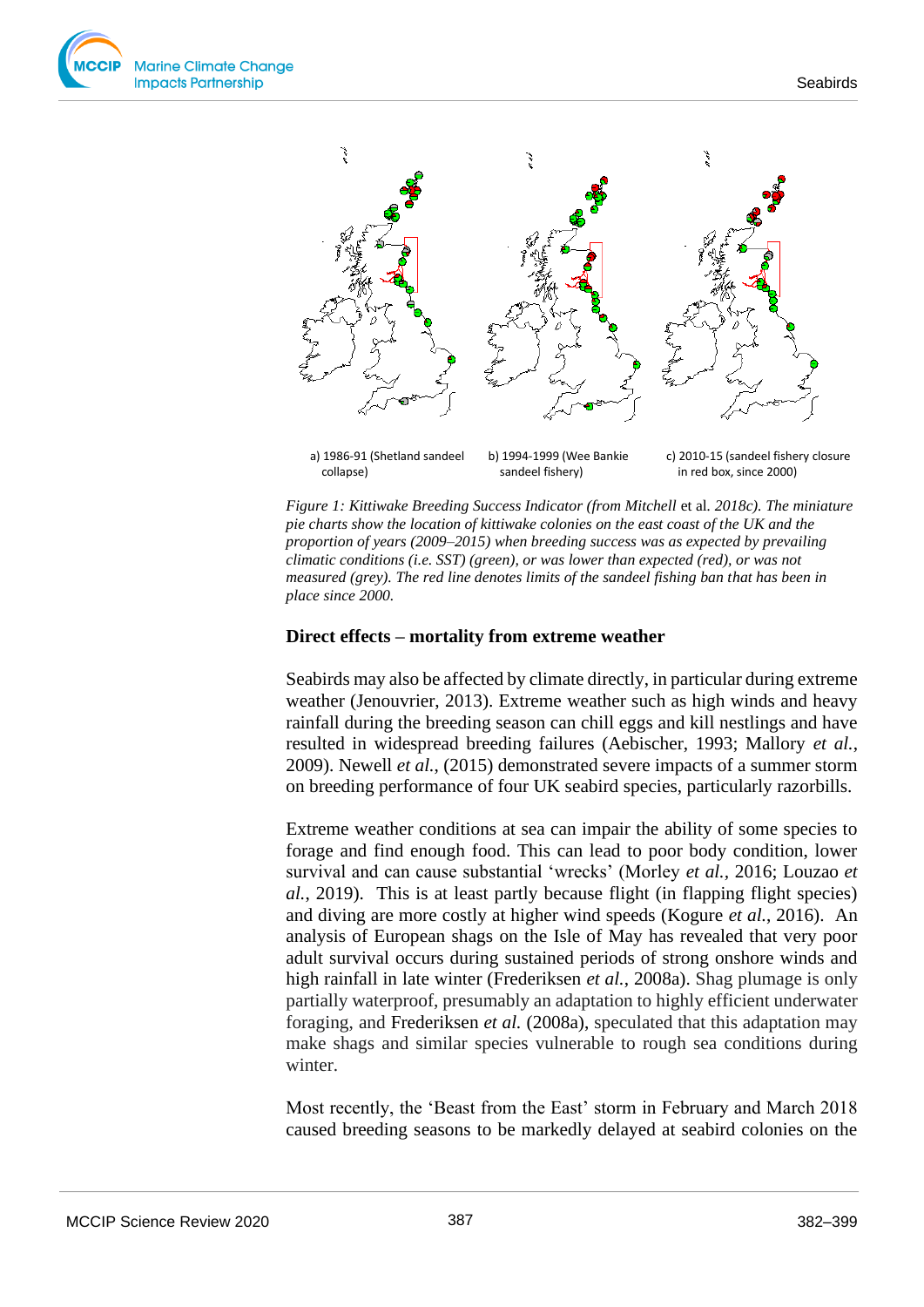east coast of Britain. In addition, the storms that hit the Atlantic coast of Europe in 2013/2014 demonstrated the significant impact that winter storms can have on the over-winter survival of seabirds. The wave action generated during 2013/14 was the most energetic recorded along the Atlantic coast of Europe since at least 1948 (Masselink *et al.*, 2016). A total of 54,982 birds were 'wrecked' along the European coastline, of which 94% were dead, apparently due to starvation, exhaustion and drowning (Morley *et al.*, 2016). The majority of birds found were recorded on the French coastline (80%) and just over half were Atlantic puffins (Morley *et al.*, 2016). The 2013/14 wreck provided an opportunity to test models that predict the cumulative effect of extreme wind events. Louzao *et al.* (2019) identified a threshold response of bird mortality in relation to extreme wind events above which birds experienced consistent increased mortality. This will help local response services to anticipate the occurrence of mass-mortality events under future climatic scenarios.

Such mass mortality events can have long-lasting effects on seabirds, which are generally long-lived and slow to reproduce.

# **2. WHAT COULD HAPPEN IN THE FUTURE?**

IPCC (2018) predicted, under a 1.5°C increase in global temperatures, that UK seas would continue to warm, sea-levels would rise, extreme precipitation and storminess would increase in frequency and magnitude and our oceans would continue to become more acidic as they absorb more  $CO<sub>2</sub>$ . All these changes will have consequences for seabirds. Most seabird species in the UK are at the southern limit of their range in the North-East Atlantic. As a result, we may see changes in species' ranges in association with climate change, with the potential for associated overall declines in population size.

Frederiksen *et al.* (2013) and Russell *et al.* (2015) predicted that habitat suitability for seabirds will shift northward over the next century, and concluded that northern distributional shifts of seabirds are likely over this period. Russell *et al.* (2015) constructed climate envelopes for each species, which characterised the climate of their range using a composite of measures of (a) winter cold, (b) overall warmth or growing season, and (c) available moisture. The study predicted how the geographical position of the climate envelope and therefore the species range would change under two climate scenarios (A1b and A2 emission scenarios from Solomon *et al.*, 2007), neither of them extreme, which generated very different predicted changes in range. For example, the northern fulmar and great skua were predicted to have 34% and 17% difference in their range reduction under the higher emission scenario (A2) compared to the lower emission scenario (A1b). This illustrates that even small decreases in greenhouse gas emissions could yield benefits for conservation.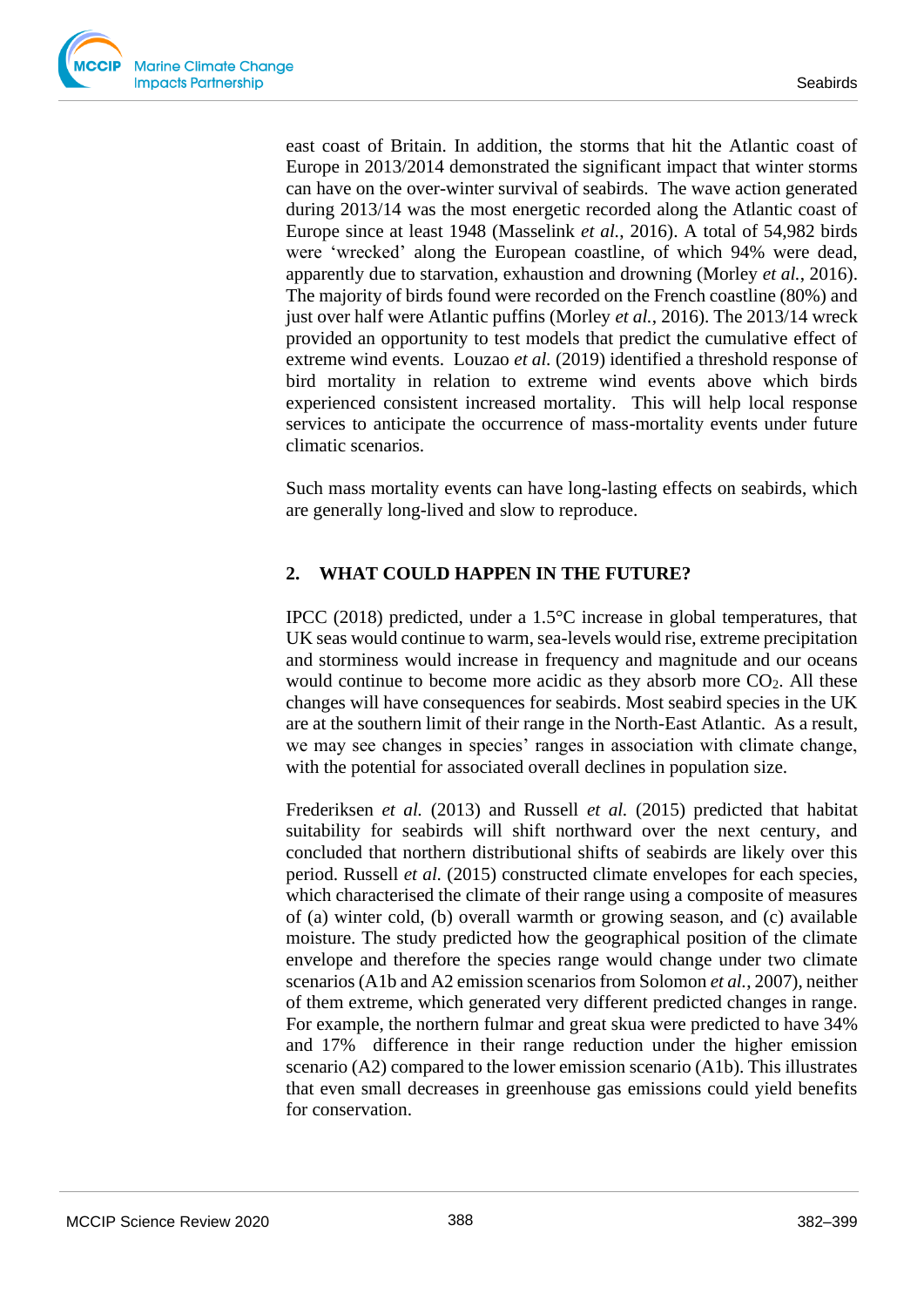Russell *et al.* (2015) predicted that 65% of species breeding in the British Isles would show a decline in their European range, some by as much as 80%. Species that breed at higher latitudes and whose foraging ecology makes them vulnerable to low prey-availability are likely to lose range, due a lack of available land to colonise (Russell *et al.,* 2015). Lower-latitude species could shift their range northwards, but the rate and likelihood of this change is not fully understood. The rate of change is range is expected to be limited due to many species returning to their natal colony to breed (estimated between 38 and 83%, dependent on the species) and have high fidelity to that colony for their life span  $(> 10$  years).

Consequently, range shifts rely on recruitment to a non-natal colony by first time breeders, which is known to vary by species, and thought to be influenced colony-specific factors such as distance from breeding colony, size and age of colony (Coulson and Coulson, 2008; Devlin *et al.,* 2008; Barlow, 2013).

Russell *et al.* (2015) predicted that, under a best case scenario of unlimited dispersal, Leach's storm petrel, great skua and Arctic skua will come close to or completely extinct in the UK by 2100, while the ranges of black-legged kittiwake, Arctic tern and auks are predicted to decline significantly. These studies support the climate envelope modelling of Huntley *et al.* (2007) that predicted that, by the end of the 21st century, the range of some seabird species breeding in the UK would shift northwards and other species may become extinct within the UK.

These predictions seem sensible for species, such as Arctic and great skua, which are confined to breeding in colder parts of the northern hemisphere (Furness, 1988). By contrast, the climate envelope predictions of extinction of Leach's storm-petrel from the UK may be less reliable, since they breed in warmer climes than currently experienced in the UK. Furthermore, the current distribution in the Scottish Continental Shelf is positively correlated with the proximity to deep oceanic water where they feed on plankton concentrated by upwellings and ocean currents (Mitchell, 2004). Thus, future changes in the number and distribution of Leach's storm-petrel breeding in the UK are more likely to result indirectly from climate change via changes in their planktonic food resources, rather than as a direct response to changes in air temperature and humidity or rainfall.

However, it is not clear whether warming will have a similar impact in other regions around the UK where climate effects are weaker, such as in the Irish Sea, Celtic Sea and English Channel (Lauria *et al.,* 2012, 2013). Carroll *et al.* (2015) showed that kittiwake breeding success is predicted to decline by 21– 43% between 1961−90 and 2070−99. Regional differences were observed, although with lower probabilities associated, with smaller declines projected for colonies further up the east coast, with the largest proportional decline occurring at Fair Isle. This indicates that larger impacts may not be limited to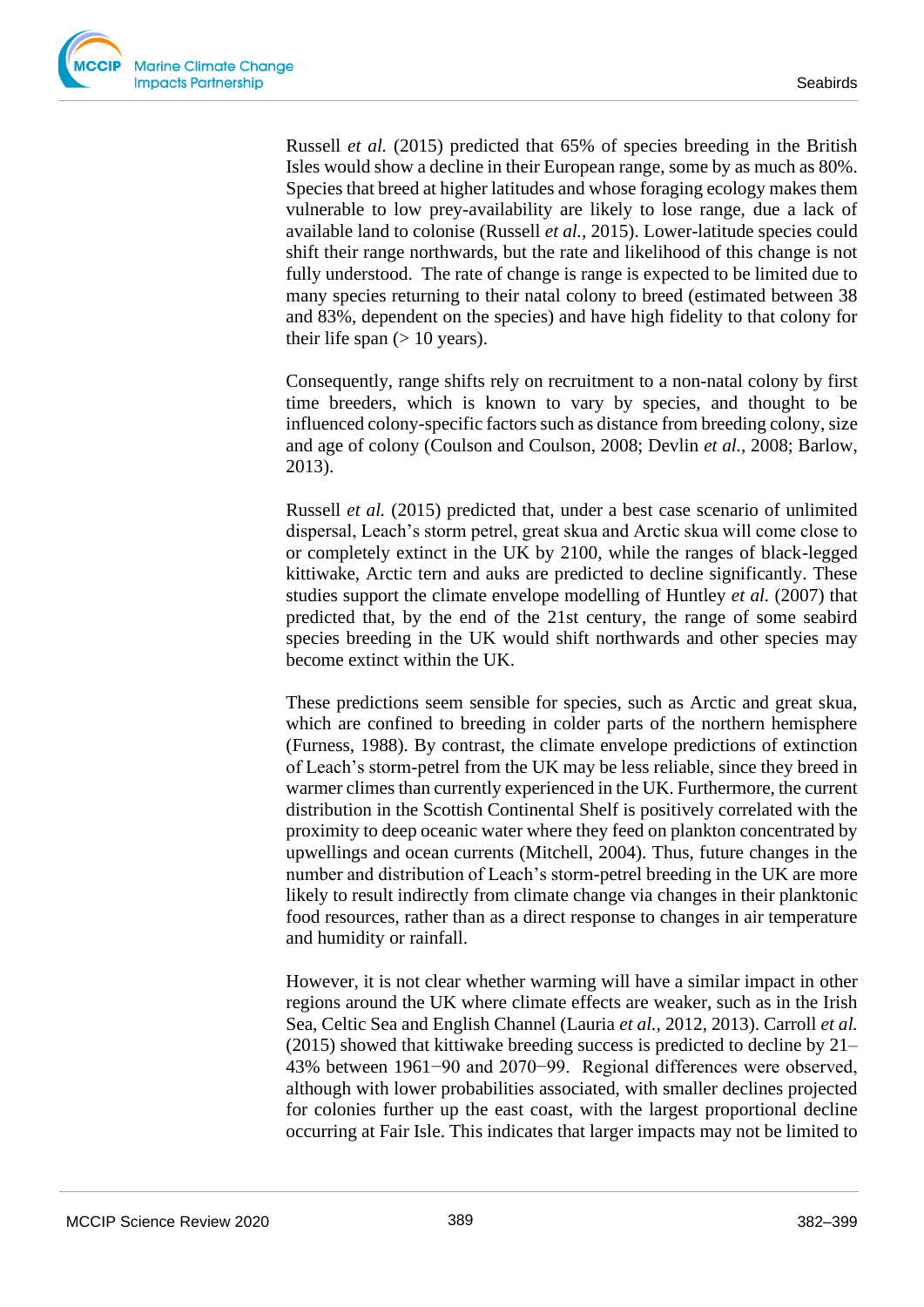southern colonies of kittiwakes, which were also recognised by large declines reported in northern Scotland (JNCC, 2016).

In line with recent evidence that seabirds are reducing their reliance on sandeels (Howells *et al.,* 2017, 2018; Wanless *et al.* 2018), emerging prey species may be critical to the future wellbeing of seabirds. However, to be an effective alternative to current prey such as sandeels and sprats, they will have to fulfil important criteria of abundance, availability and quality. This was not the case for the snake pipefish *Entelurus aequoreus* which increased dramatically in UK waters in the mid 2000s, before the population crashed (Kirby *et al.* 2006; Harris *et al.* 2007, 2008). Trophic mismatch may continue to be a concern, depending on the effect of climate change on the timing of key life history events of current and emerging prey.

Furthermore, an outcome of climate change that is of increasing concern is ocean acidification, as more  $CO<sub>2</sub>$  is absorbed by our oceans (IPCC, 2018). Increases in pH are already affecting phytoplankton (Riebesell *et al.,* 2013, Richier *et al.* 2014) at the base of the food chain, the consequences of which may be felt right up the food chain to forage fish and associated top predators (Heath *et al.,* 2012). Recent increases in jellyfish, which have been linked to overfishing and climate change, have been observed around the world including in UK waters (Purcell *et al.,* 2007; Brotz *et al.,* 2012). They may impact on seabirds since they are in direct competition with lesser sandeels and other forage fish for planktonic food such as copepods, while also being predators of fish larvae. In summary, if sea temperatures continue to rise as predicted, it is likely that seabirds that feed on small shoaling fish will experience poor breeding seasons and lower survival with increasing frequency in some parts of the UK.

Extreme weather events may also become more important since most climate models predict an increase in their frequency in the future (Solomon, 2007; Rahmstorf and Coumou, 2011). These impacts are likely to have demographic consequences for populations under future predicted changes in storminess (Lewis *et al.,* 2015; Louzao *et al.*, 2019). As mentioned above, European shags are particularly susceptible to stormy weather, but their rapid population growth under favourable conditions allows recovery from periodic large‐scale weather‐related mortality. However, Frederiksen *et al.* (2008) predicted that an increase in annual variation in survival/mortality rates, as expected from more frequent stormy weather, would lead to reduced population growth rate and increasing probability of extinction.

Future climate change is also likely to have direct impacts on breeding seabirds through sea-level rise, particularly in the southern North Sea where ground-nesting seabirds such as terns, and in particular the little tern, tend to nest just above the high-water mark. Habitat loss to sea-level rise may be mitigated by nesting habitat creation further up the shore.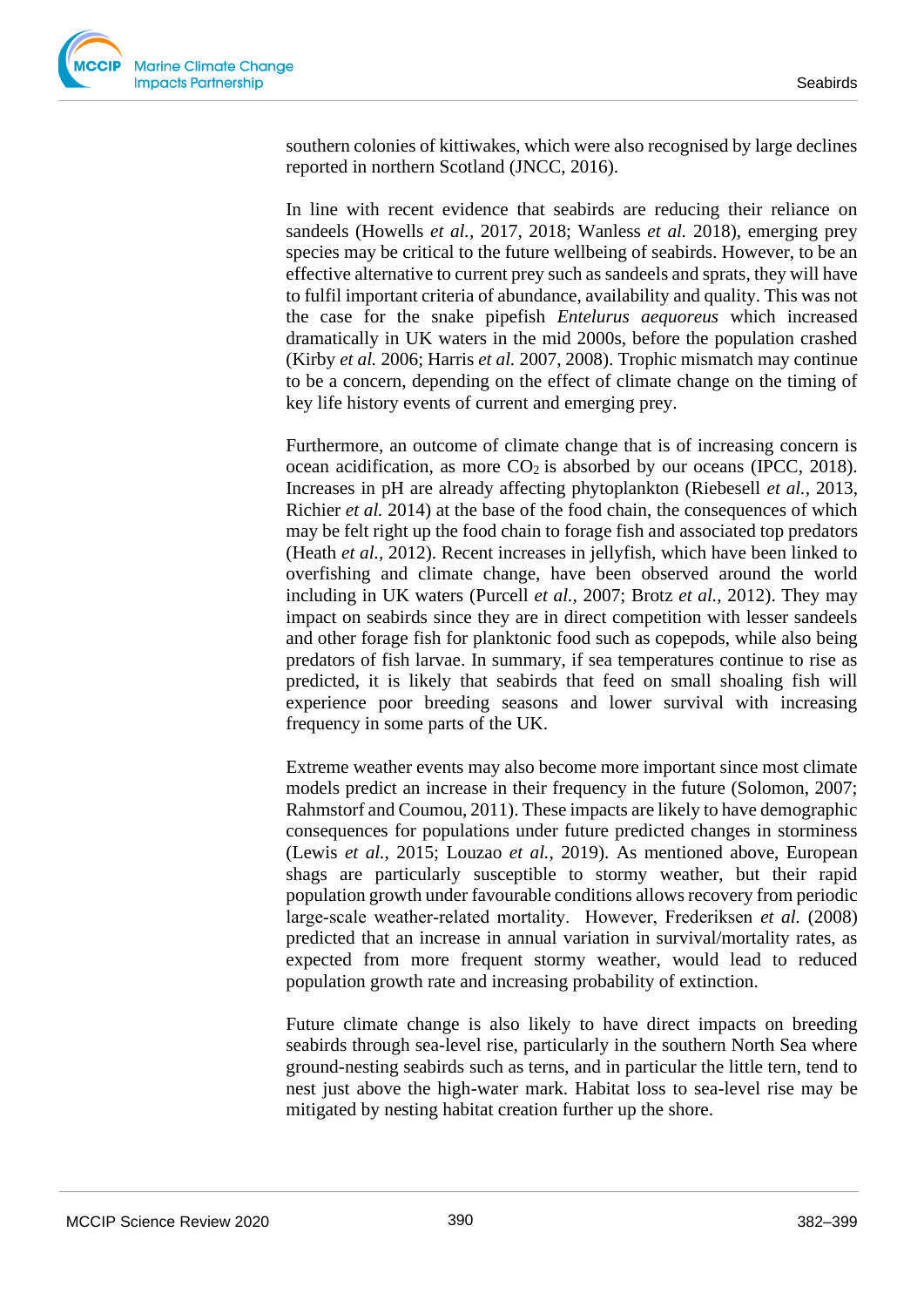Other drivers of seabird populations are also expected to interact with climate change in complex ways. The previously demonstrated additive effect of fisheries and sea temperatures (Frederiksen *et al.*, 2004b; 2007; 2014) have recently been shown in a colony in eastern England (Carroll *et al.,* 2017). But such effects are unlikely to be maintained at higher sea-surface temperatures, where climate effects are predicted to override fishery effects. Predation by invasive native and non-native mammals at colonies has a profound impact on seabirds (Mitchell and Ratcliffe, 2007; Dias *et al.,* 2019), but it is unclear what the interaction with climate change might be. Evidence is emerging of the importance of parasites on seabirds (Duneau *et al.*, 2008; Reed *et al.*, 2008; Hicks *et al.,* 2019). There is widespread concern that climate change may interact with disease, since increasing temperatures can alter host susceptibility, pathogen survival and disease transmission rates (Lafferty, 2009). This is a particular concern in species like seabirds whose high sitefidelity limits their capacity to escape disease outbreaks. Furthermore, the effects of pollutants, which can have a deleterious impact on seabirds (Thompson and Hamer, 2000), may be exacerbated by environmental conditions and disease (Bustnes *et al.,* 2015). Climate induced changes in prey availability may alter exposure or transmission rates of parasites and pollutants. Clearly, important interactions between climate and other drivers is likely to occur in future but it is challenging to predict whether they with be additive, synergistic or antagonistic (Crain *et al.,* 2008). Accordingly, the current evidence suggests that UK seabirds face an uncertain future because of predicted future climate change and potential interactions with other drivers.

# **3. CONFIDENCE ASSESSMENT**



# **What is already happening?**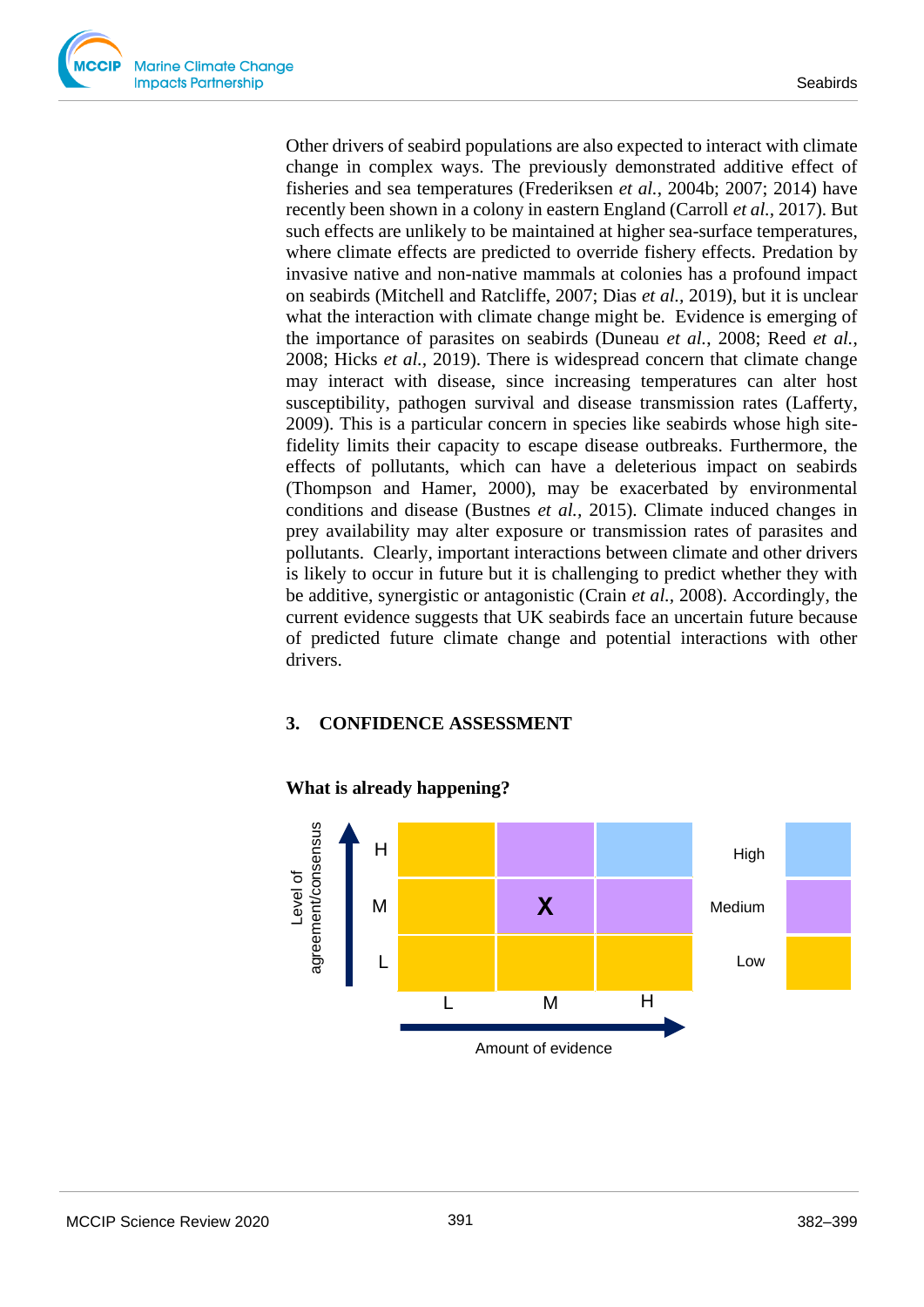### **What could happen in the future?**



The level of confidence on what is currently happening remains at 'Moderate', as in previous MCCIP report cards. There is broad consensus on the current effects of climate change on UK seabird populations, but there is a lack of precise, mechanistic understanding of how climate affects seabirds and the interplay between climate and other factors. Evidence is also mostly limited to effects on seabirds during the breeding season. However, we know much less about how climate affects seabirds outside the breeding season when they are distributed across large areas of sea and ocean.

Furthermore, confidence remains 'Low' on what will happen in the future. Predictive studies are becoming more common, but results show high uncertainty and are dependent on the choice of climate scenario. Furthermore, model projections on frequency or severity of extreme storm events remain limited, impairing our ability to predict future changes in seabird populations affected by weather.

#### **4. KEY CHALLENGES AND EMERGING ISSUES**

Previous MCCIP report cards have identified three main knowledge gaps (a) the effects of climate on the small shoaling fish (notably sandeels) that are the principal prey of seabirds; (b) the interaction between climate and other anthropogenic drivers such as fisheries, pollutants, disease and marine renewables; and (c) the role of phenotypic plasticity and microevolution in enabling seabird populations to adapt to climate change.

These knowledge gaps are as relevant now as they were a decade ago because they are very challenging to address. The approach of most studies is still to link climate or plankton to seabirds, because of the limited data available on mid-trophic level fish such as sandeels or sprat. However, a growing body of work is emerging on the links between climate and these important fish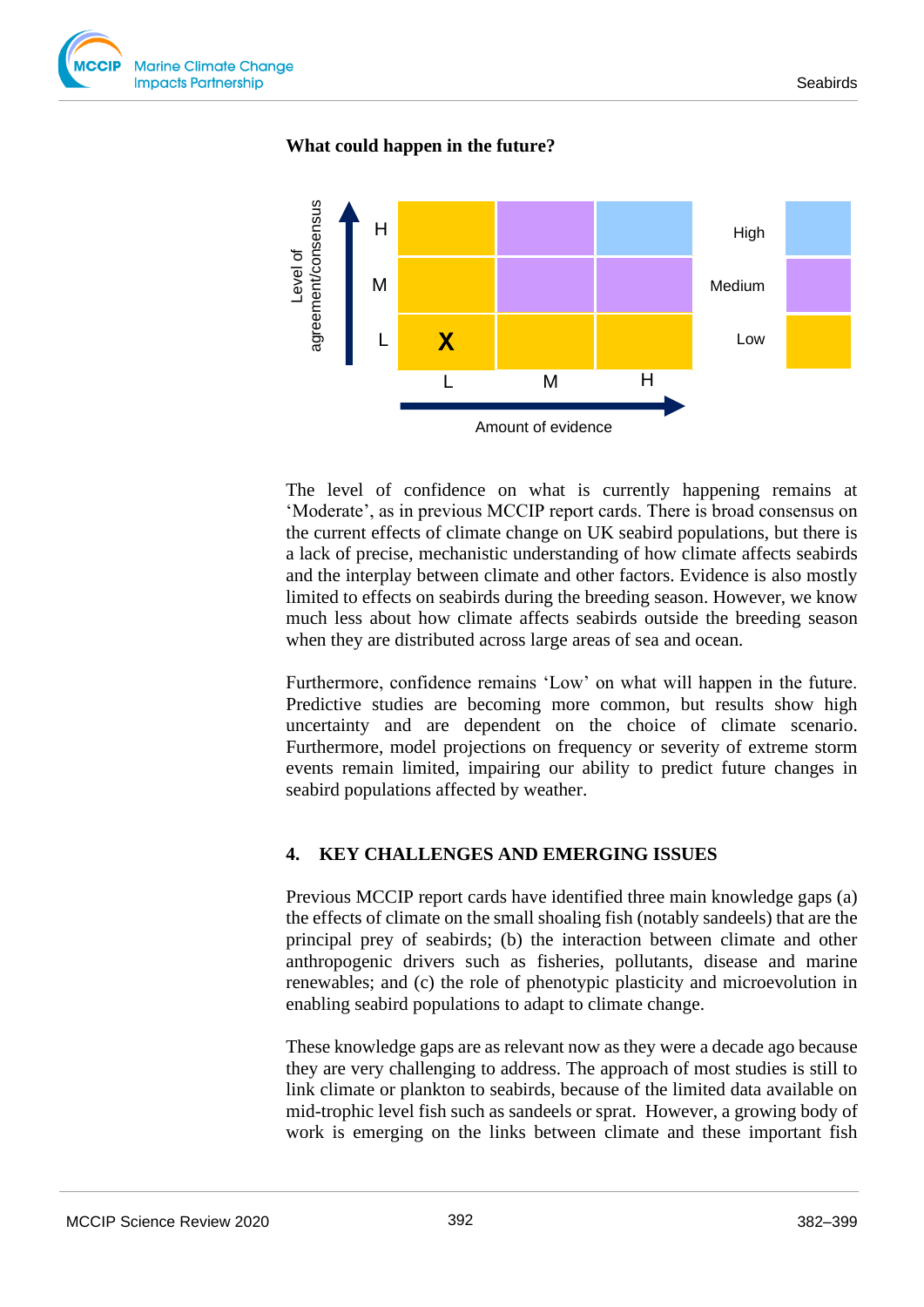

species (notably sandeels) and their prey (in particular Calanus copepods), which is proving of great benefit to seabird ecologists (van Deurs *et al.,* 2009, 2014; Engelhard *et al.,* 2013; Eerkes-Medrano *et al.,* 2017; Regnier *et al.,* 2019). However, there is a paucity of evidence on climate change impacts seabirds outside the breeding season (see above on 'Confidence'), which makes it difficult to predict how populations will adapt and respond to climate change. A key area of demography that we do not understand well is dispersal and migration and how this might respond or adapt to climate change and how this would impact population dynamics.

The interaction between climate and other drivers remains unknown and should be a focus for future research (Burthe *et al.,* 2014; Oro, 2014). It is important to know if the impacts from multiple drivers simply have an additive effect on seabirds or whether they are antagonistic or synergistic; evidence to date that all three types of interaction are common in marine systems (Crain *et al.,* 2008). Research is emerging on phenotypic plasticity of traits in relation to environmental variation in seabirds, but it remains in its infancy (Grémillet and Charmentier, 2010; Sydeman *et al.,* 2015). A future priority is to test whether micro-evolution can provide a rapid 'evolutionary rescue'. Central to this research area is the need to better quantify the extent to which key climatic drivers, such as temperature and extreme weather, can cause selection). Comparatively few study systems have the potential to do this, but this should not discourage researchers to focus on this important question.

# **5. EMERGING ISSUES**

A potential driver of immediate and future relevance is the impact of marine renewables on seabirds. A huge expansion in marine renewable developments is planned in the coming years to meet ambitious renewable energy targets. Seabirds may be affected by these developments through a range of mechanisms, notably collision and displacement (Grecian *et al.*, 2010). These effects may be additive to climate change, or may interact with climate if, for example, the latter results in seabird range shifts, changing the spatial overlap with fixed developments. Breeding birds may be particularly vulnerable because, as central place foragers, they are constrained to obtain food within a certain distance from the breeding colony (Masden *et al.*, 2010b; Langton *et al.*, 2011), and developments are proposed in areas that lie within breeding seabird foraging ranges (Harris *et al.*, 2012). Cumulative and combined effects must also be considered when quantifying interactions between marine renewables and climate (Masden *et al.*, 2010a).

Seabirds may also face additional threats that may interact with climate change (Burthe *et al.,* 2014; Oro, 2014). There are concerns about leaching of legacy contaminants (e.g. metals, persistent organic compounds, biocides) and emerging contaminants (e.g. pharmaceuticals, personal care products,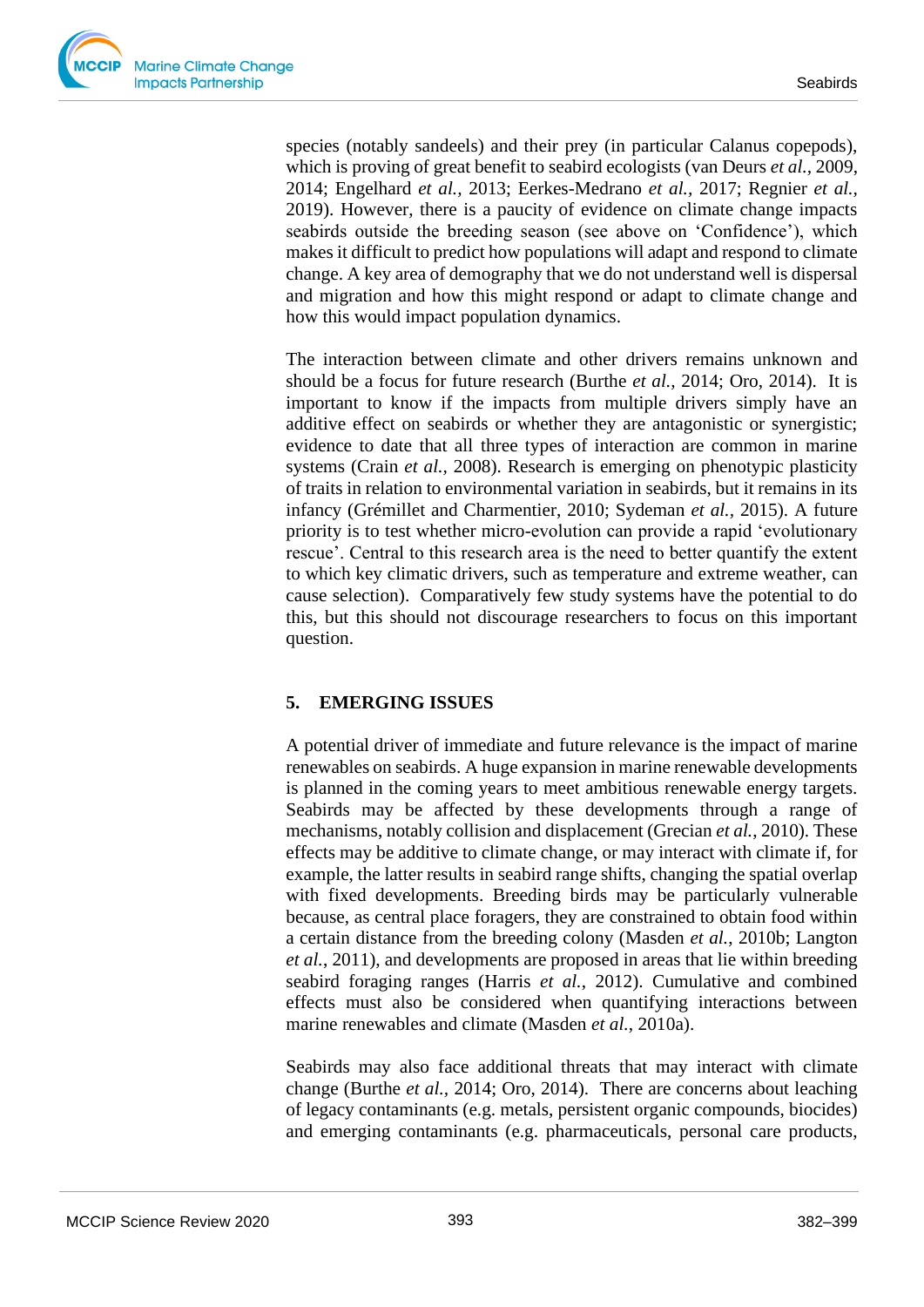transformation products and micro and nano-polymers) into the marine environment (Brand *et al.,* 2018) that may detrimentally affect seabirds (Goutte *et al.,* 2014; Bustnes *et al.,* 2015). There is growing concern with the increase in plastics in the marine environment, which seabirds are known to ingest, but the ramifications are unclear (Wilcox *et al.,* 2015; O'Hanlon *et al.,* 2017).

Furthermore, positive management measures designed to allow commercial fish stocks to recover may have adverse impacts on seabird populations (Bicknell *et al.,* 2013). The current implementation of EC Landing Obligations will lead to an eventual halt to discarding fish from vessels and remove an important food source for some species (ICES, 2016). In addition, Reilly *et al.* (2014) suggested that haddock and whiting could outcompete kittiwakes for sandeels in the North Sea, and, if management succeeds in recovering stocks of these two fish species, the resulting competition could have an important effect on the availability of sandeels to kittiwakes that could potentially exceed the effect the industrial sandeel fishery had in the past (Frederiksen *et al.*, 2004).

It will be critically important to consider these multiple drivers simultaneously, not in isolation, because the complex way in which they interact with climate may play a key role in determining the long-term wellbeing of the UK's seabirds.

#### **REFERENCES**

- Arnott, S.A. and Ruxton, G.D. (2002). Sandeel recruitment in the North Sea: demographic, climatic and trophic effects. *Marine Ecology Progress Series*, **238**, 199–210.
- Barlow, E.J., Daunt, F., Wanless, S. and Reid, J.M. (2013) Estimating dispersal distributions at multiple scales: within-colony and among-colony dispersal rates, distances and directions in European shags *Phalacrocorax aristotelis*. *Ibis,* **155**, 762–778.
- Beaugrand, G., Edwards, M., Brander, K., Luczak, C. and Ibanez, F. (2008) Causes and projections of abrupt climate-driven ecosystem shifts in the North Atlantic. *Ecology Letters,* **11**, 1157–1168.
- Bicknell, A.J., Oro, D. Camphuysen C.J. and Votier, S.C. (2013) Potential consequences of discard reform for seabird communities. *Journal of Applied Ecology*, **50**, 649–658.
- Brotz, L., Cheung, W.W.L., Kleisner, K., Pakhomov, E. and Pauly, D. (2012) Increasing jellyfish populations: trends in Large Marine Ecosystems. *Hydrobiologia*, **690**, 3–20
- Brand, J.H., Spencer, K.L., O'Shea, F.T. and Lindsay, J.E. (2018) Potential pollution risks of historic landfills on low-lying coasts and estuaries. *WIREs Water 2018*, **5**, e1264.
- Burthe, S., Daunt, F., Butler, A., Elston, D., Frederiksen, M., Johns, D., Newell, M., Thackeray, S.J. and Wanless, S. (2012) Phenological trends and trophic mismatch across multiple levels of a North Sea pelagic food web. *Marine Ecology Progress Series*, **454**, 119–133.
- Burthe, S., Wanless, S., Newell, M.A., Butler, A. and Daunt, F. (2014) Assessing the vulnerability of the marine bird community in the western North Sea to climate change and other anthropogenic impacts. *Marine Ecology Progress Series*, **507**, 277–295.
- Bustnes, J.O.,Bourgeon, S., Leat, E.H.K, Magnusdóttir, E., Strøm, H., Hanssen, S.A. (2015) Multiple Stressors in a Top Predator Seabird: Potential Ecological Consequences of Environmental Contaminants, Population Health and Breeding Conditions. *PLoS ONE*, **10**(7), e0131769.
- Carroll, M.J., Butler, A., Owen, E., Ewing, S.R., Cole, T., Green, J.A., Soanes, L.M., Arnould, J.P.Y., Newton, S.F., Baer, J., Daunt, F., Wanless, S., Newell, M.A., Robertson, G.S., Mavor, R.A., and Bolton, M. (2015) Effects of sea temperature and stratification changes on seabird breeding success. *Climate Research*, **66**, 75–89.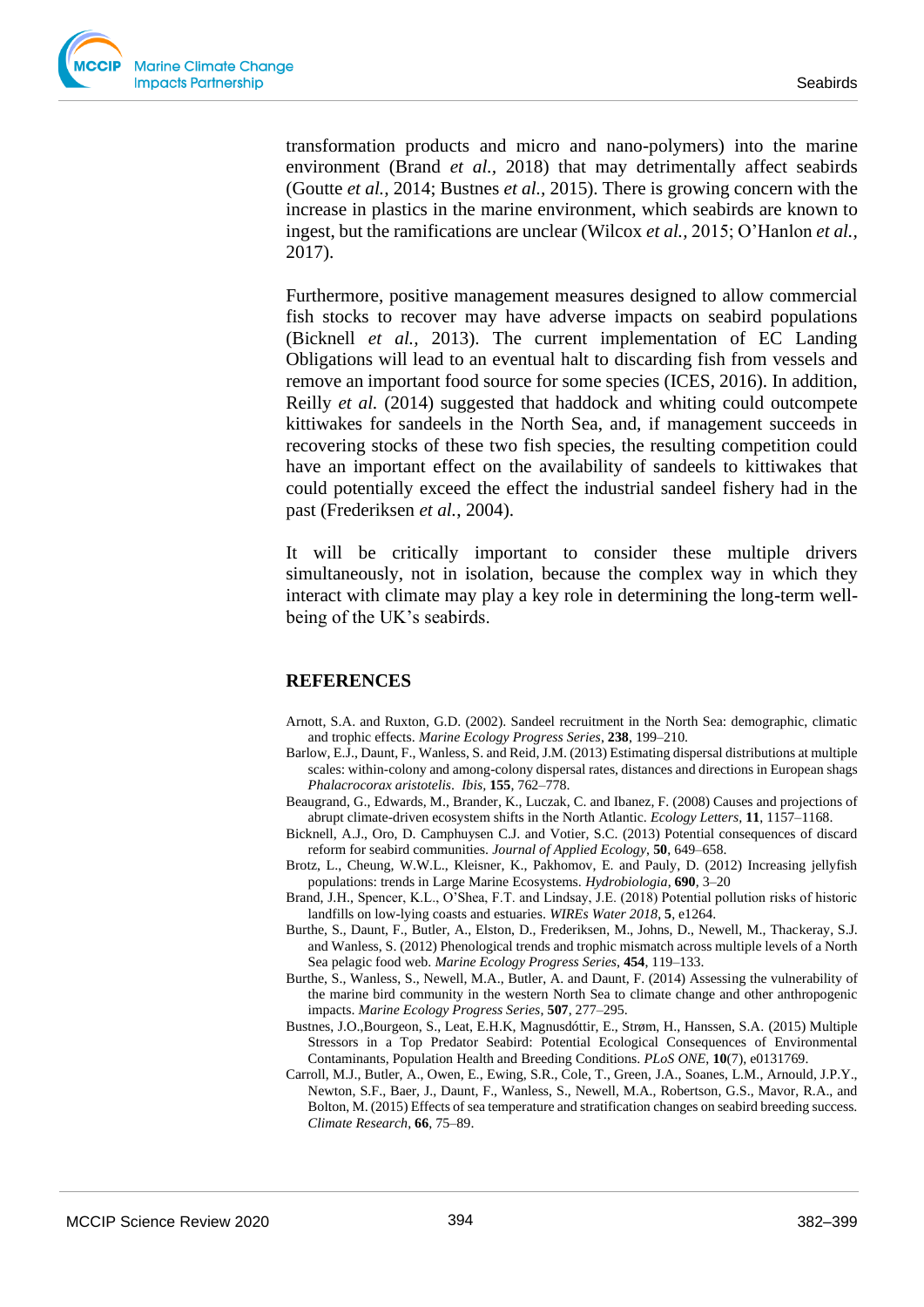- Carroll, M.J., Bolton, M., Owen, E., Anderson, G.Q.A., Mackley, E.K., Dunn, E.K. and Furness, R.W. (2017) Kittiwake breeding success in the southern North Sea correlates with prior sandeel fishing mortality. *Aquatic Conservation: Marine and Freshwater Ecosystems*, **2017**, 1–12.
- Cook, A.S.C.P., Dadam, D., Mitchell, I., Ross-Smith, V.H. and Robinson RA (2014a) Indicators of seabird reproductive performance demonstrate the impact of commercial fisheries on seabird populations in the North Sea. *Ecological Indicators*, **38**, 1–11.
- Cook, A.S.C.P., Dadam, D. and Robinson, R.A. (2014) Development of MSFD Indicators, Baselines and Target for the Annual breeding Success of Kittiwakes in the UK (2012). *JNCC Report* No. 538, BTO for JNCC, Peterborough.
- Crain, C.M., Kroeker, K. and Halpern, B.S. (2008) Interactive and cumulative effects of multiple human stressors in marine systems. *Ecology Letters*, **11**, 1304−1315.
- Coulson, J.C. and Coulson, B.A. (2008) Measuring immigration and philopatry in seabirds; Recruitment to Black-legged Kittiwake colonies. *Ibis*, **150**, 288–299.
- Crossin, G.T., Cooke, S.J., Goldbogen, J.A. and Phillips, R.A. (2014) Tracking fitness in marine vertebrates: current knowledge and opportunities for future research. *Marine Ecology Progress Series*, **496**, 1–17.
- Daunt, F., Wanless, S., Greenstreet, S.P.R., Jensen, H., Hamer, K.C. and Harris, M.P. (2008) The impact of the sandeel fishery closure in the northwestern North Sea on seabird food consumption, distribution and productivity. *Canadian Journal of Fisheries and Aquatic Sciences*, **65**, 362–381.
- Daunt, F. and Mitchell, I.M. (2013) Seabirds. MCCIP Annual Report Card 2012–13. *MCCIP Science Review 2013*, 125–133[, http://www.mccip.org.uk/annual-report-card/2013.aspx](http://www.mccip.org.uk/annual-report-card/2013.aspx)
- Daunt, F., Mitchell, I. and Frederiksen, M. (2017) Seabirds. *MCCIP Science Review 2017*, 42–46, http://www.mccip.org.uk/media/1764/2017arc\_sciencereview\_004\_seb.pdf
- Defra (2019) *Marine Strategy Part One: UK updated assessment and Good Environmental Status*. October 2019,
	- [https://assets.publishing.service.gov.uk/government/uploads/system/uploads/attachment\\_data/file/](https://assets.publishing.service.gov.uk/government/uploads/system/uploads/attachment_data/file/841246/marine-strategy-part1-october19.pdf) [841246/marine-strategy-part1-october19.pdf](https://assets.publishing.service.gov.uk/government/uploads/system/uploads/attachment_data/file/841246/marine-strategy-part1-october19.pdf)
- Devlin, C.M., Diamond, A.W., Kress, S.W., Hall, C.S. and Welch, L. (2008) Breeding dispersal and survival of arctic terns (*Sterna paradisaea*) nesting in the Gulf of Maine. *Auk*, **125**, 850–858.
- Dias, M.P., Martin, R., Pearmain, E.J., Burfield, I.J., Small, C., Phillips, R.A., Yates, O., Lascelles, B., Garcia Borboroglu, P. and Croxall, J.P. (2019) Threats to seabirds: A global assessment. *Biological Conservation*, **237**, 525–537.
- Duneau, D., Boulinier, T.,Gomez-Diaz, E. Petersen, W., Tveraa, T., Barrett, R.T. and McCoy, K.D. (2008) Prevalence and diversity of Lyme borreliosis bacteria in marine birds. *Infection Genetics and Evolution,* **8**, 352–359.
- Eaton, M.A., Aebischer, N.J., Brown, A.F., Hearn, R.D., Lock, L., Musgrove, A.J., Noble, D.G., Stroud, D.A. and Gregory, R.D. (2015) Birds of Conservation Concern 4: the population status of birds in the United Kingdom, Channel Islands and Isle of Man. *British Birds*, **108**, 708–746.
- Eerkes-Medrano, D., Fryer, R. J., Cook, K. B. and Wright, P. J. (2017) Are simple environmental indicators of food web dynamics reliable: Exploring the kittiwake-temperature relationship. *Ecological Indicators*, **75**, 36–47.
- Engelhard, G.H., Peck, M.A., Rindorf, A., Smout, S.C., van Deurs, M., Raab, K., Andersen, K.H., Garthe, S., Lauerburg, R.A.M., Scott, F., Brunel, T., Aarts, G., van Kooten, T. and Dickey-Collas, M. (2013) Forage fish, their fisheries, and their predators: who drives whom? *ICES Journal of Marine Science*, **71**, 90–104.
- Frederiksen, M., Wanless S., Harris, M. P., Rothery, P. and Wilson L. (2004) The role of industrial fisheries and oceanographic change in the decline of North Sea black-legged kittiwakes. *Journal of Applied Ecology*, **41**, 1129–1139.
- Frederiksen, M., Wright, P.J., Heubeck, M., Harris, M.P., Mavor, R.A. and Wanless, S. (2005) Regional patterns of kittiwake *Rissa tridactyla* breeding success are related to variability in sandeel recruitment. *Marine Ecology Progress Series*, **300**, 201–211.
- Frederiksen, M., Mavor, R.A. and Wanless, S. (2007) Seabirds as environmental indicators: the advantages of combining data sets. *Marine Ecology Progress Series*, **352**, 205–211.
- Frederiksen, M., Jensen, H., Daunt, F., Mavor, R.A. and Wanless, S. (2008a) Differential effects of a local industrial sand lance fishery on seabird breeding performance. *Ecological Applications*, **18**, 701–710.
- Frederiksen, M., Daunt, F., Harris, M.P. and Wanless, S. (2008b) The demographic impact of extreme events: stochastic weather drives survival and population dynamics in a long-lived seabird. *Journal of Animal Ecology*, **77**, 1020–1029.
- Frederiksen, M., Anker-Nilssen, T., Beaugrand, G. and Wanless, S. (2013) Climate, copepods and seabirds in the boreal Northeast Atlantic – current state and future outlook. *Global Change Biology*, **19**, 364–372.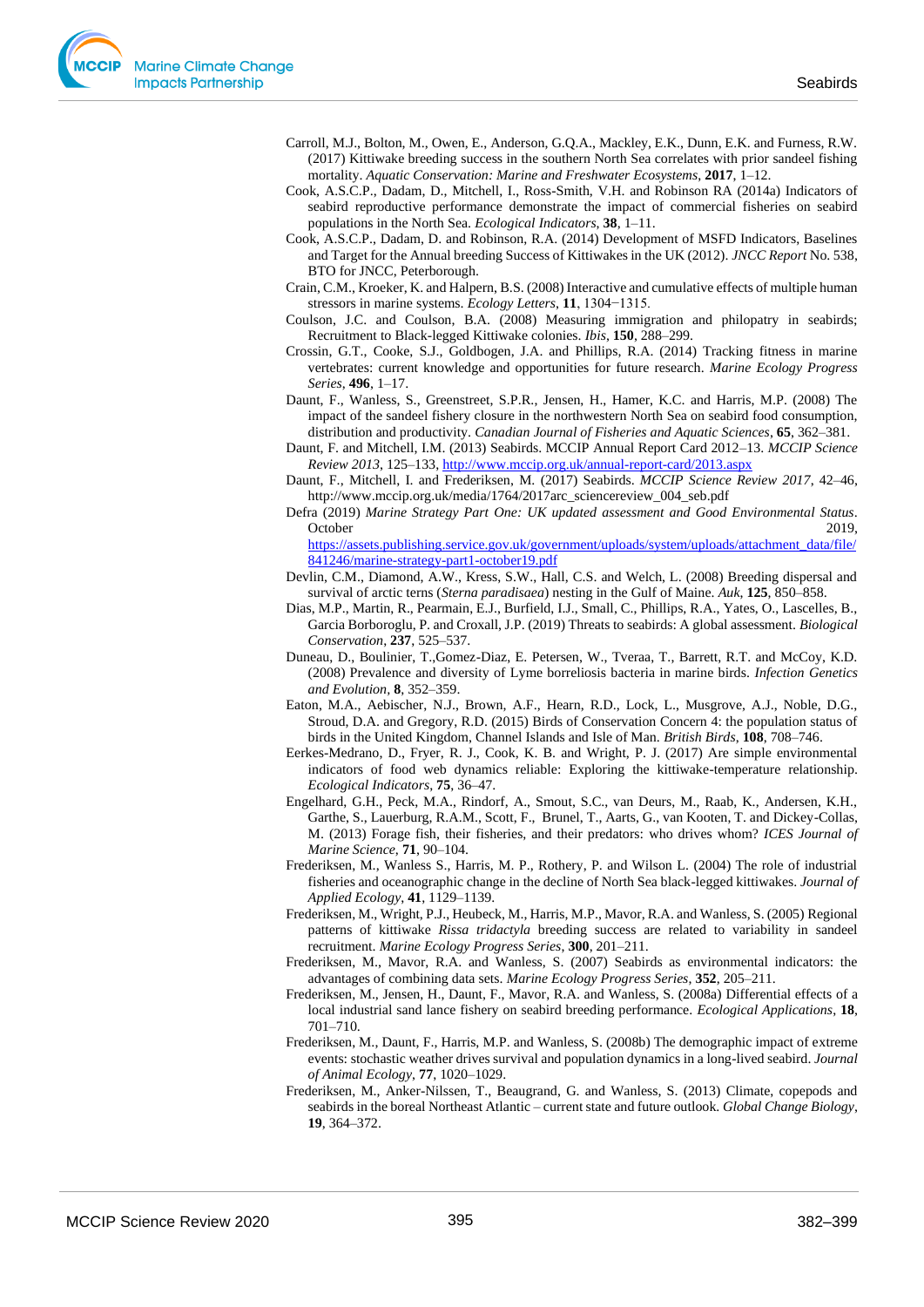- Frederiksen, M. (2014) Environmental demography Exploring the links between vital rates and a fluctuating environment. Doctor's dissertation. Aarhus University, Department of Bioscience, Denmark, 80 pp, doi: 10.13140/2.1.2975.4569
- Furness, R.W. and Tasker, M.L. (2000) Seabird-fishery interactions: quantifying the sensitivity of seabirds to reductions in sandeel abundance, and identification of key areas for sensitive seabirds in the North Sea. *Marine Ecology Progress Series*, **202**, 253–264.
- Furness, R.W., Wade, H.M., Robbins, A.M.C., and Masden, E.A., (2012) Assessing the sensitivity of seabird populations to adverse effects from tidal stream turbines and wave energy devices. *ICES Journal of Marine Science*, **69**, 1466e1479.
- Furness, R.W., Wade, H.M. and Masden, E.A. (2013) Assessing vulnerability of marine bird populations to offshore wind farms. *Journal of Environmental Management*, **119**, 56−66.
- Grandgeorge, M., Wanless, S., Dunn, T.E., Maumy, M., Beaugrand, G. and Grémillet, D. (2008) Resilience of the British and Irish seabird community in the twentieth century. *Aquatic Biology*, **4**, 187–199.
- Grecian, W.J., Inger, R., Attrill, M.J., Beahop, S., Godley, B.J., Witt, M.J. and Votier, S.C. (2010) Potential impacts of wave-powered marine renewable energy installations on marine birds. *Ibis*, **152**(4), 683–697.
- Goutte, A., Barbraud, C., Meille, A., Carravieri, A., Bustamante, P., Labadie, P. Budzinski, H., Delord, K., Cherel, Y. Weimerskirch, H. and Chastel, O. (2014). Demographic consequences of heavy metals and persistent organic pollutants in a vulnerable long-lived bird, the wandering albatross. *Proceedings of the Royal Society B*, **281**, 2013–3313.
- Grémillet, D. and Charmantier, A. (2010) Shifts in phenotypic plasticity constrain the value of seabirds as ecological indicators of marine ecosystems. *Ecological Applications*, **20**, 1498–1503.
- Hamer, K.C., Monaghan, P., Uttley, J.D., Walton, P. and Burns, M.D. (1993) The influence of food supply on the breeding ecology of Kittiwakes Rissa tridactyla in Shetland. *Ibis*, **135**, 255–263.
- Harris, M.P., Beare, D., Toresen, R., Nøttestad, L., Kloppmann, M., Dörner, H., Peach, K., Rushton, D.R.A., Foster-Smith, J. and Wanless, S. (2007) A major increase in snake pipefish (*Entelurus aequoreus*) in northern European seas since 2003: potential implications for seabird breeding success. *Marine Biology*, **151**, 973–983.
- Harris, M.P., Newell, M., Daunt, F., Speakman, J.R. and Wanless, S. (2008) Snake pipefish *Entelurus aequoreus* are poor food for seabirds. *Ibis*, **150**, 413–415.
- Harris, M.P., Bogdanova, M.I., Daunt, F. and Wanless, S. (2012) Feeding areas of Atlantic Puffins *Fratercula arctica* assessed by GPS technology. *Ringing and Migration*, **27**, 43–49.
- Harris, M.P., Leopold, M.F., Jensen, J.K., Meesters, E.H. and Wanless, S. (2015) The winter diet of the Atlantic Puffin *Fratercula arctica* around the Faroe Islands. *Ibis,* **157**, 468–479.
- Heath, M.R., Neat, F.C., Pinnegar, J.K., Reid, D.G., Sims, D.W. and Wright, P.J. (2012) Review of climate change impacts on marine fish and shellfish around the UK. *Aquatic Conservation – Marine and Freshwater Ecosystems*, **22**, 337–367.
- HELCOM (2018) Abundance of waterbirds in the breeding season. *HELCOM core indicator report*, http://www.helcom.fi/Core%20Indicators/Abundance%20of%20waterbirds%20in%20the%20bre eding%20season%20HELCOM%20core%20indicator%202018.pdf
- Heubeck, M., Mellor, R.M., Harvey, P.V., Mainwood, A.R. and Riddington, R. (1999) Estimating the population size and rate of decline of Kittiwakes *Rissa tridactlya* breeding in Shetland, 1981–97. *Bird Study*, **46**, 48–61.
- Hicks, O., Green, J.A., Daunt, F., Cunningham, E., Newell, M., Butler, A. and Burthe, S. (2019) Sublethal effects of natural parasitism act through maternal, but not paternal, reproductive success in a wild population. *Ecology,* **100**, e02772.
- Howells, R.J., Burthe, S., Green, J.A., Harris, M.P., Newell, M.A., Butler, A., Wanless, S. and Daunt, F. (2018) Pronounced long-term trends in year-round diet composition of the European shag *Phalacrocorax aristotelis*. *Marine Biology*, **65**, 188.
- Howells, R.J., Burthe, S., Green, J.A., Harris, M.P., Newell, M.A., Butler, A., Johns, D.G., Carnell, E.J., Wanless, S. and Daunt, F. (2017) From days to decades: short- and long-term variation in environmental conditions affect diet composition of a marine top-predator. *Marine Ecology Progress Series*, **583**, 227–242.
- Huntley B., Green R.E., Collingham Y.C. and Willis S.G. (2007) *A Climatic Atlas of European Breeding Birds*. Durham University, The RSPB and Lynx Edicions, Barcelona.
- ICES (2015) *Report of the Joint ICES/OSPAR Working Group on Seabirds (JWGBIRD)*, 17–21 November 2014, Copenhagen, Denmark. ICES CM 2014/ACOM:30, 115 pp.
- ICES (2016) *Report of the Joint OSPAR/HELCOM/ICES Working Group on Seabirds (JWGBIRD)*, 9– 13 November 2015, Copenhagen, Denmark. ICES CM 2015/ACOM:28. 196 pp.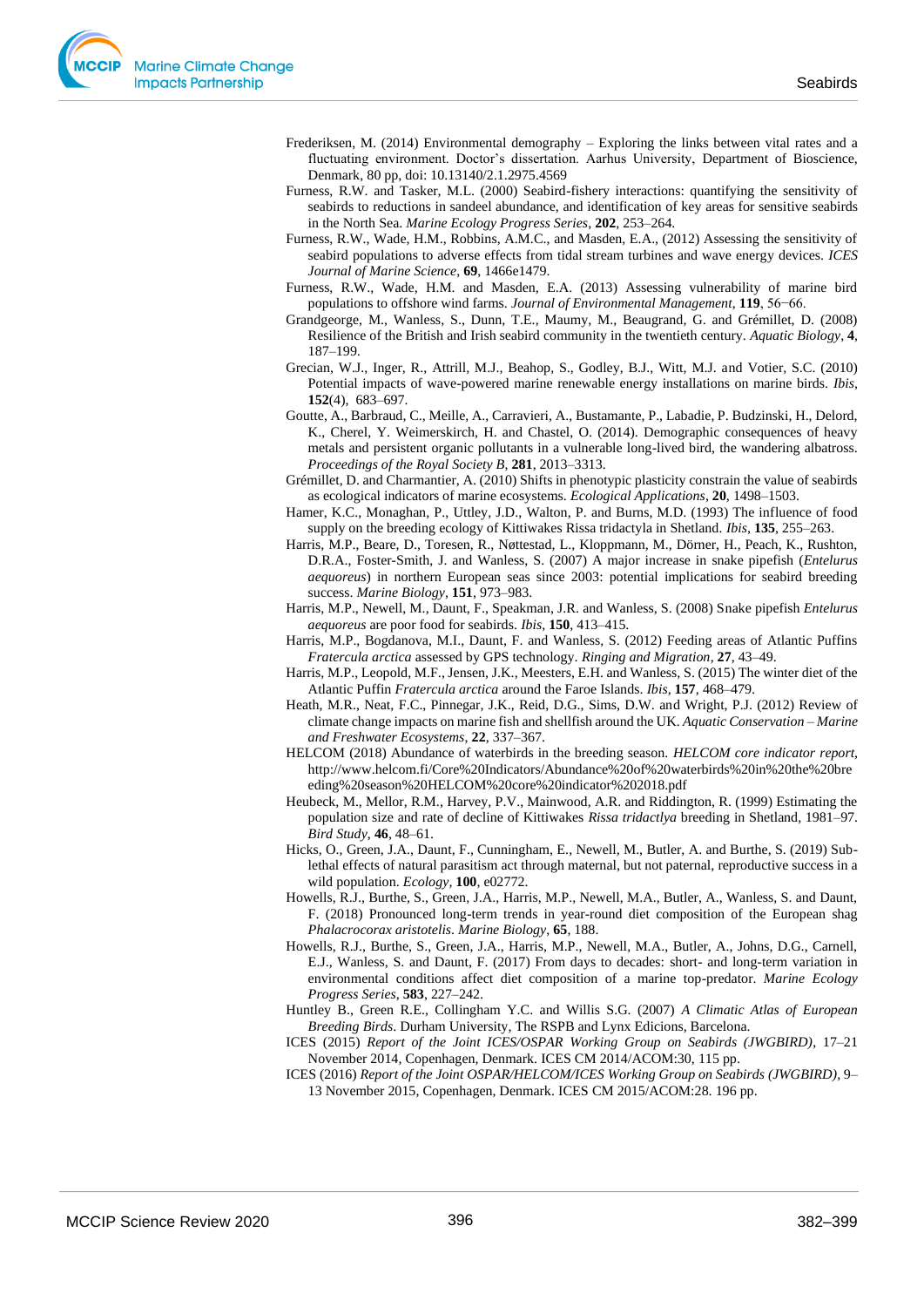- ICES (2017) Sandeel (*Ammodytes* spp.) in Division 4.a, Sandeel Area 7r (northern North Sea, Shetland). *ICES Advice on Fishing Opportunities, Catch, and Effort Greater North Sea Ecoregion* (san.sa.7r), http://ices.dk/sites/pub/Publication%20Reports/Advice/2017/2017/san.sa.7r.pdf
- IPCC (2018) *Global Warming of 1.5°C*. An IPCC Special Report on the impacts of global warming of 1.5°C above pre-industrial levels and related global greenhouse gas emission pathways, in the context of strengthening the global response to the threat of climate change, sustainable development, and efforts to eradicate poverty [Masson-Delmotte, V., P. Zhai, H.-O. Pörtner, D. Roberts, J. Skea, P.R. Shukla, A. Pirani, W. Moufouma-Okia, C. Péan, R. Pidcock, S. Connors, J.B.R. Matthews, Y. Chen, X. Zhou, M.I. Gomis, E. Lonnoy, T. Maycock, M. Tignor, and T. Waterfield (eds)], https://www.ipcc.ch/sr15/
- JNCC (2016) *Seabird Population Trends and Causes of Change: 1986-2015*. Report, Joint Nature Conservation Committee, http://www.jncc.defra.gov.uk/page-3201
- Kirby, R.K., Johns, D.G. and Lindley, J.A. (2006) Fathers in hot water: rising sea temperatures and a Northeastern Atlantic pipefish baby boom. *Biology Letters*, **2**, 597–600.
- Keogan, K., Daunt, F., Wanless, S., Phillips, R.A., Walling, C.A., Agnew, P. *et al*. (2018) Global phenological insensitivity to shifting ocean temperatures among seabirds. *Nature Climate Change*, **8**, 313–318.
- Kirby, R.R. and Beaugrand, G. (2009) Trophic amplification of climate warming. *Proceedings of the Royal Society (London) B*, **276**, 4095–4103.
- Kogure, Y., Sato, K., Watanuki, Y, Wanless, S. and Daunt. F. (2016) European shags optimize their flight behavior according to wind conditions. *Journal of Experimental Biology*, **219**, 311*–*318.
- Lafferty, K.D. (2009) The ecology of climate change and infectious diseases. *Ecology*, **90**, 888–900.
- Langton, R., Davies, I.M. and Scott, B.E. (2011) Seabird conservation and tidal stream and wave power generation: information needs for predicting and managing potential impacts. *Marine Policy*, **35**, 623–630.
- Lauria, V., Attrill, M.J., Pinnegar, J.K., Brown, A., Edwards, M. and Votier, S.C. (2012) Influence of climate change and trophic coupling across four trophic Levels in the Celtic Sea. *PLoS One*, **7**, e47408.
- Lauria, V., Attrill, M.J., Brown, A., Edwards, M. and Votier, S.C. (2013) Regional variation in the impact of climate change: evidence that bottom-up regulation from plankton to seabirds is weak in parts of the Northeast Atlantic. *Marine Ecology Progress Series*, **488**, 11–22.
- Lewis, S., Phillips, R.A., Burthe, S.J., Wanless, S. and Daunt, F. (2015) Contrasting responses of male and female foraging effort to year-round wind conditions. *Journal of Animal Ecology*, **84**, 1490– 1496.
- Louzao, M., Gallagher, R., García-Barón, I., Chust, G., Intxausti, I., Albisu, J., Brereton, T. and Fontán, A. (2019) Threshold responses in bird mortality driven by extreme wind events. *Ecological Indicators*, **99**, 183–192.
- Luczak, C., Beaugrand, G., Lindley, J.A., Dewarumez, J.M., Dubois, P.J. and Kirby, R.R. (2012) North Sea ecosystem change from swimming crabs to seabirds. *Biology Letters*, **8**, 821–824.
- Masden, E.A., Fox, A.D., Furness, R.W., Bullman, R. and Haydon, D.T. (2010a) Cumulative impact assessments and bird/wind farm interactions: developing a conceptual framework. *Environmental Impact Assessment Review*, **30**, 1–7.
- Masden, E.A., Haydon, D.T., Fox, A.D. and Furness, R.W. (2010b) Barriers to movement: Modelling energetic costs of avoiding marine wind farms amongst breeding seabirds. *Marine Pollution Bulletin*, **60**, 1085–1091.
- Masselink, G., Castelle, B., Scott., Dodet, G., Suanes., Jackson, D. and Floc'H, F.(2016) Extreme wave activity during 2013/2014 winter and morphological impacts along the Atlantic coast of Europe. *Geophysical Research Letters*, **43**(5), 2135–2154.
- McDonald, A., Heath, M.R., Edwards, M., Furness, R.W., Pinnegar, J.K., Wanless, S., Speirs, D.C. and Greenstreet, S.P.R. (2015) Climate-driven trophic cascades affecting seabirds around the British Isles. *Oceanography and Marine Biology: An Annual Review,* **53**, 55–79.
- MCCIP (2018) Climate change and marine conservation: Sandeels and their availability as seabird prey. [Wright, P., Regnier, T., Eerkes-Medrano, D. and Gibb, F. (eds)] MCCIP.
- Mitchell, P.I., Newton, S.F., Ratcliffe, N., and Dunn, T.E. (eds) (2004) *Seabird Populations of Britain and Ireland*. T. and A.D. Poyser, London, UK.
- Mitchell, P.I. and Ratcliffe, N. (2007) Abundance and distribution of seabirds on UK islands the impact of invasive mammals. In *Proceedings of the Conference on Tackling the Problem of Invasive Alien Mammals on Seabird Colonies – Strategic approaches and practical experience*. Edinburgh (2007) The National Trust for Scotland, Royal Zoological Society of Scotland and Central Science Laboratory,<http://www.ntsseabirds.org.uk/File/Conference%20proceedings.pdf>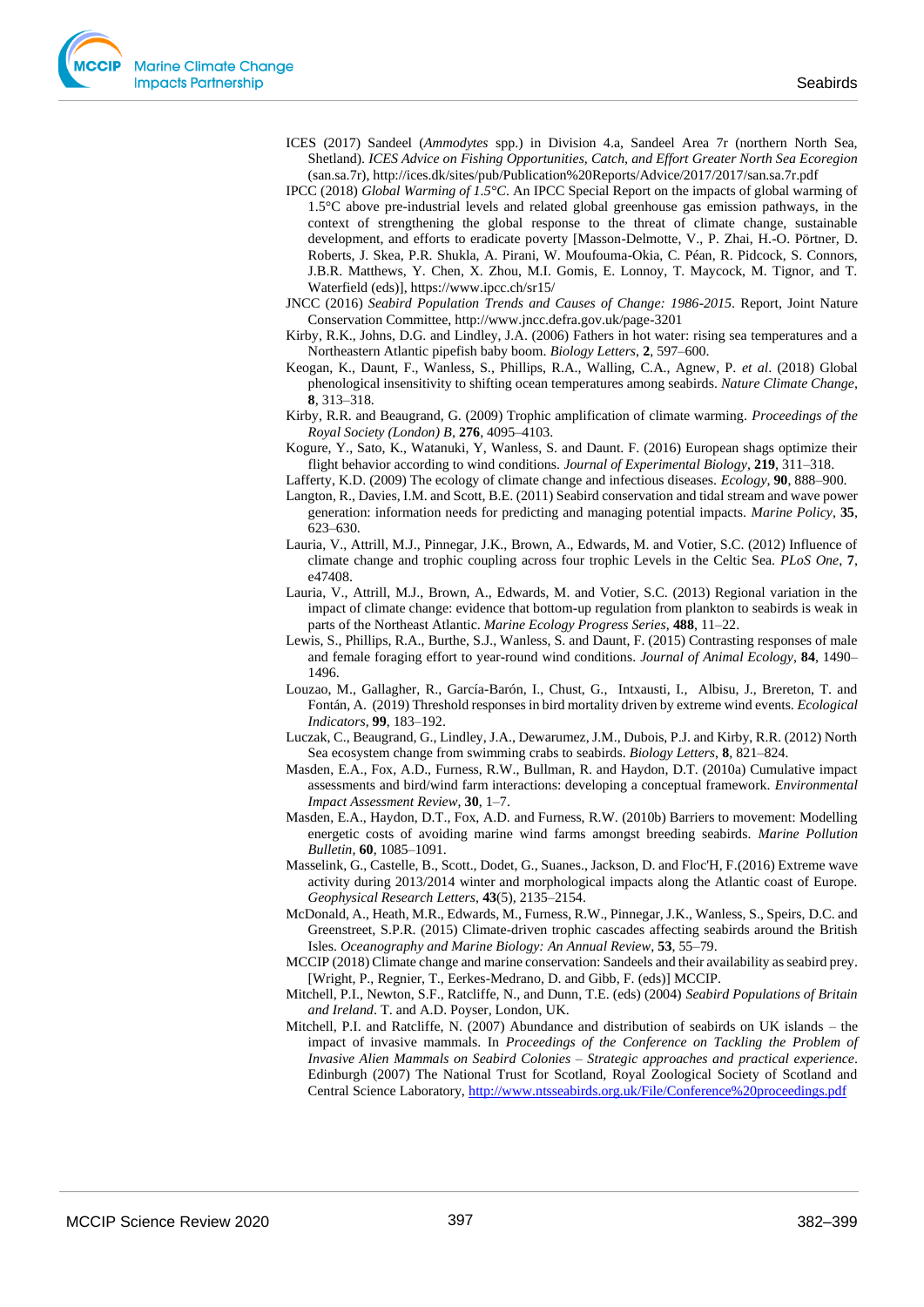- Mitchell, I., French, G., Douse, A., Foster, S., Kershaw, M., Neil McCulloch, N., Murphy, M. and Hawkridge, J. (2018a) *Marine Bird Abundance*. UK Marine Online Assessment Tool, <https://moat.cefas.co.uk/biodiversity-food-webs-and-marine-protected-areas/birds/abundance/>
- Mitchell, I., Aonghais Cook, A., Douse, A., Foster, S., Kershaw, M., Neil McCulloch, N., Murphy, M. and Hawkridge, J. (2018b) *Marine Bird Breeding Success/failure*. UK Marine Online Assessment Tool, [https://moat.cefas.co.uk/biodiversity-food-webs-and-marine-protected-areas/birds/breeding](https://moat.cefas.co.uk/biodiversity-food-webs-and-marine-protected-areas/birds/breeding-success/)[success/](https://moat.cefas.co.uk/biodiversity-food-webs-and-marine-protected-areas/birds/breeding-success/)
- Mitchell, I., Aonghais Cook, A., Douse, A., Foster, S., Kershaw, M., Neil McCulloch, N., Murphy, M. and Hawkridge, J. (2018c) *Kittiwake Breeding Success*. UK Marine Online Assessment Tool, https://moat.cefas.co.uk/biodiversity-food-webs-and-marine-protected-areas/birds/kittiwakebreeding-success/
- Monaghan, P., Uttley, J.D. and Okill, J.D. (1989) Terns and sandeels: seabirds as indicators of changes in marine fish populations. *Journal of Fish Biology*, **35**, 339–40.
- Moreno, J. and Møller, A.P. (2011) Extreme climatic events in relation to global change and their impact on life histories. *Current Zoology*, **57**, 375−389.
- Morley, T.I., Fayet, A.L., Jessop, H., Veron, P., Veron, M., Clark, J. and Wood, M.J. (2016) The seabird wreck in the Bay of Biscay and South-Western approaches in 2014: A review of reported mortality. *Seabird*, **29**, 22–28.
- Newell, M.A., Harris, M.P., Wanless, S. and Daunt, F. (2015) The effects of an extreme weather event on seabird breeding success at a North Sea colony. *Marine Ecology Progress Series*, **532**, 257–268.
- O'Hanlon, N.J., James, N.A., Masden, E.A. and Bond, A.L (2017) Seabirds and marine plastic debris in the north eastern Atlantic: A synthesis and recommendations for monitoring and research. *Environmental Pollution*, **231**, 1291–1301.
- Oro, D. (2014) Seabirds and climate: knowledge, pitfalls and opportunities. *Frontiers in Ecology and Evolution*, **2**, 79.
- OSPAR (2017a) *Marine Bird Abundance*. Intermediate Assessment 2017, [https://oap.ospar.org/en/ospar-assessments/intermediate-assessment-2017/biodiversity](https://oap.ospar.org/en/ospar-assessments/intermediate-assessment-2017/biodiversity-status/marine-birds/bird-abundance/)[status/marine-birds/bird-abundance/](https://oap.ospar.org/en/ospar-assessments/intermediate-assessment-2017/biodiversity-status/marine-birds/bird-abundance/)
- OSPAR (2017b) *Marine Bird Breeding Success/Failure*. Intermediate Assessment 2017, [https://oap.ospar.org/en/ospar-assessments/intermediate-assessment-2017/biodiversity](https://oap.ospar.org/en/ospar-assessments/intermediate-assessment-2017/biodiversity-status/marine-birds/marine-bird-breeding-success-failure/)[status/marine-birds/marine-bird-breeding-success-failure/](https://oap.ospar.org/en/ospar-assessments/intermediate-assessment-2017/biodiversity-status/marine-birds/marine-bird-breeding-success-failure/)
- OSPAR (2017c) *Intermediate Assessment 2017,* https://oap.ospar.org/en/osparassessments/intermediate-assessment-2017
- Parsons, M., Mitchell, I., Butler, A., Ratcliffe, N. Frederiksen, M., Foster, S. and Reid, J.B. (2008) Seabirds as indicators of the marine environment. *ICES Journal of Marine Science*, **65**, 1520–1526.
- Purcell, J.E., Uye, S. and Lo, W.T. (2007) Anthropogenic causes of jellyfish blooms and their direct consequences for humans: a review. *Marine Ecology Progress Series*, **350**, 153–174.
- Rahmstorf S. and Coumou, D. (2011) Increase of extreme events in a warming world. *Proceedings of the National Academy of Science*, **108**, 17905–17909.
- Reed, T., Daunt, F., Hall, M.E., Phillips, R.A., Wanless, S. and Cunningham, E. (2008) Parental responses to parasitism affect production of sons. *Science*, **321**, 1681–1682
- Reed, T.E., Harris, M.P. and Wanless, S. (2015) Skipped breeding in common guillemots in a changing climate: restraint or constraint? *Frontiers in Ecology and Evolution*, **3**, 1, doi:10.3389/fevo.2015.00001
- Régnier, T., Gibb, F.M. and Wright, P.J. (2019) Understanding temperature effects on recruitment in the context of trophic mismatch. *Scientific Reports*, **9**, 15179, https://doi.org/10.1038/s41598-019- 51296-5
- Reiertsen, T.K., Erikstad, K.E., Anker-Nilssen, T., Barrett, R.T., Boulinier, T., Frederiksen, M. *et al*. (2014) Prey density in non-breeding areas affects adult survival of black-legged kittiwakes *Rissa tridactyla*. *Marine Ecology Progress Series*, *509*, 289–302.
- Reilly, T., Fraser, H.M., Fryer, R.J., Clarke, J. and Greenstreet, S.P.R. (2014) Interpreting variation in fish-based food web indicators: the importance of "bottom–up limitation" and "top–down control" processes. *ICES Journal of Marine Science*, **71**, 06–416.
- Reygondeau, G. and Beaugrand. G. (2011) Future climate-driven shifts in distribution of *Calanus finmarchicus*. *Global Change Biology*, **17**, 756–766.
- Richier, S., Achterberg, E.P., Dumousseaud, C., Poulton, A.J., Suggett, D.J., Tyrrell1, T., Zubkov, M.V. and Moore, C.M. (2014) Phytoplankton responses and associated carbon cycling during shipboard carbonate chemistry manipulation experiments conducted around Northwest European shelf seas. *Biogeosciences*, **11**(17), 4733–4752, doi:10.5194/bg-11-4733-2014
- Riebesell, U., Gattuso, J.-P., Thingstad, T.F. and Middelburg, J.J. (2013) Arctic ocean acidification: pelagic ecosystem and biogeochemical responses during a mesocosm study. *Biogeosciences*, **10**(8), 5619–5626, doi:10.5194/bg-10-5619-2013